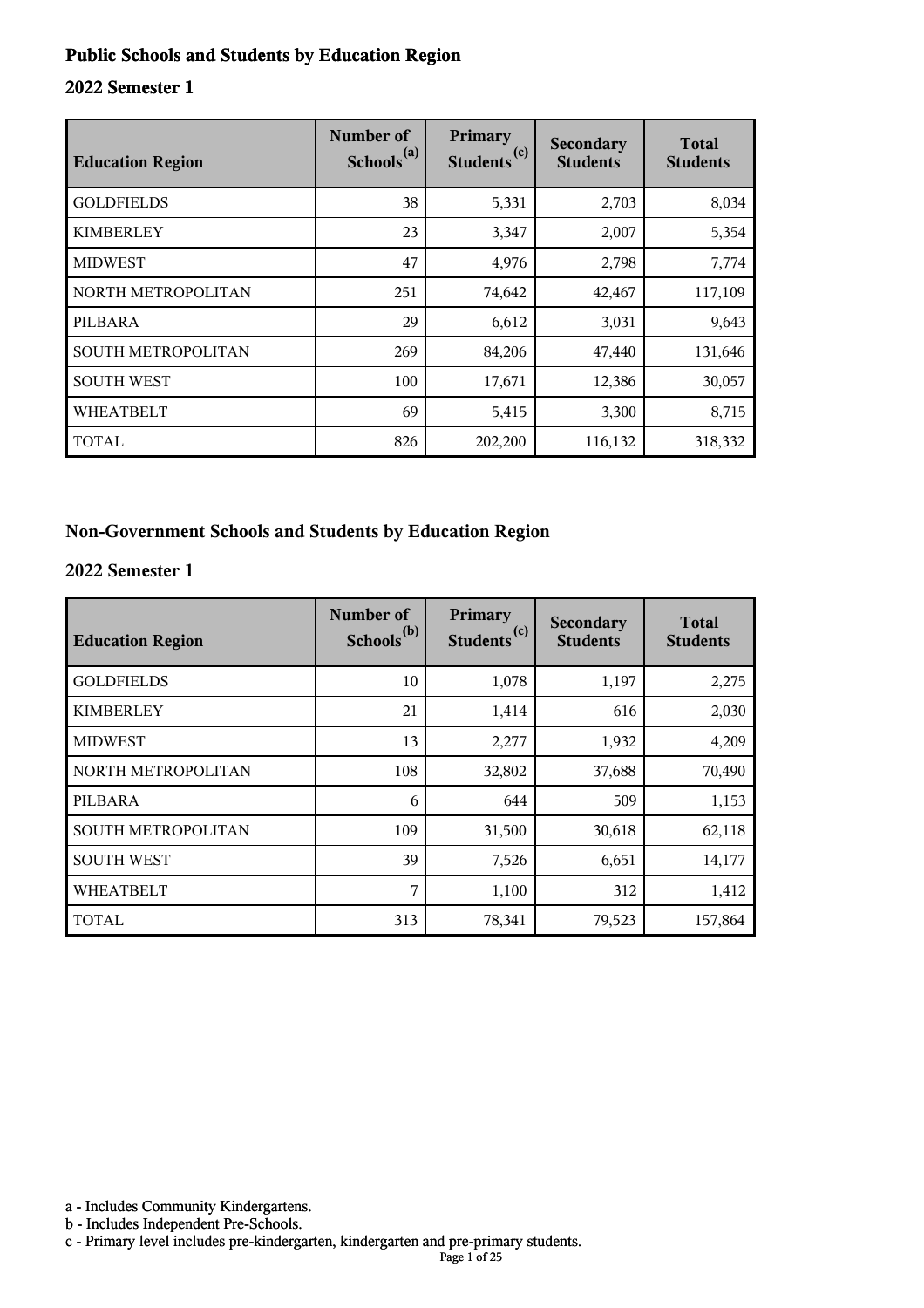## **Public Schools and Students in Goldfields Education Region**

| <b>Education Region</b>           | Primary<br><b>Students</b> | Secondary<br><b>Students</b> | <b>Total</b><br><b>Students</b> |
|-----------------------------------|----------------------------|------------------------------|---------------------------------|
| <b>BOULDER PRIMARY SCHOOL</b>     | 277                        | $\mathbf{0}$                 | 277                             |
| CASCADE PRIMARY SCHOOL            | 23                         | $\theta$                     | 23                              |
| <b>CASTLETOWN PRIMARY SCHOOL</b>  | 541                        | $\mathbf{0}$                 | 541                             |
| CONDINGUP PRIMARY SCHOOL          | 58                         | $\boldsymbol{0}$             | 58                              |
| COOLGARDIE PRIMARY SCHOOL         | 44                         | $\boldsymbol{0}$             | 44                              |
| EAST KALGOORLIE PRIMARY SCHOOL    | 160                        | $\boldsymbol{0}$             | 160                             |
| EASTERN GOLDFIELDS COLLEGE        | $\mathbf{0}$               | 387                          | 387                             |
| <b>EASTERN GOLDFIELDS ES CTRE</b> | $\mathbf{0}$               | 47                           | 47                              |
| <b>ESPERANCE ED SUP CTRE</b>      | $\mathbf{0}$               | 18                           | 18                              |
| ESPERANCE PRIMARY SCHOOL          | 462                        | $\Omega$                     | 462                             |
| ESPERANCE SENIOR HIGH SCHOOL      | $\mathbf{0}$               | 864                          | 864                             |
| HANNANS PRIMARY SCHOOL            | 366                        | $\mathbf{0}$                 | 366                             |
| HOPETOUN PRIMARY SCHOOL           | 120                        | $\mathbf{0}$                 | 120                             |
| JERDACUTTUP PRIMARY SCHOOL        | 8                          | $\boldsymbol{0}$             | 8                               |
| KALGOORLIE PRIMARY SCHOOL         | 480                        | $\boldsymbol{0}$             | 480                             |
| KALGOORLIE SCHOOL OF THE AIR      | 91                         | $\boldsymbol{0}$             | 91                              |
| KALGOORLIE-BOULDER COM HS         | $\theta$                   | 918                          | 918                             |
| KAMBALDA PRIMARY SCHOOL           | 107                        | $\boldsymbol{0}$             | 107                             |
| KAMBALDA WEST DISTRICT HIGH SCH   | 136                        | 109                          | 245                             |
| LAKE KING PRIMARY SCHOOL          | 35                         | $\mathbf{0}$                 | 35                              |
| <b>LAVERTON SCHOOL</b>            | 52                         | 42                           | 94                              |
| LEINSTER COMMUNITY SCHOOL         | 95                         | 14                           | 109                             |
| LEONORA DISTRICT HIGH SCHOOL      | 69                         | 37                           | 106                             |
| MENZIES COM SCHOOL                | 13                         | 5                            | 18                              |
| MOUNT MARGARET REM COM SCHOOL     | 15                         | $\boldsymbol{0}$             | 15                              |
| MUNGLINUP PRIMARY SCHOOL          | 9                          | $\mathbf{0}$                 | 9                               |
| NGAANYATJARRA LANDS SCHOOL        | 186                        | 120                          | 306                             |
| NORSEMAN DISTRICT HIGH SCHOOL     | 55                         | 42                           | 97                              |
| NORTH KALGOORLIE PRIMARY SCHOOL   | 482                        | $\boldsymbol{0}$             | 482                             |
| NULSEN PRIMARY SCHOOL             | 200                        | 0                            | 200                             |
| O'CONNOR ED SUP CTRE              | 47                         | 0                            | 47                              |
| O'CONNOR PRIMARY SCHOOL           | 741                        | $\Omega$                     | 741                             |
| RAVENSTHORPE DISTRICT HIGH SCH    | 72                         | 57                           | 129                             |
| SALMON GUMS PRIMARY SCHOOL        | 16                         | $\boldsymbol{0}$             | 16                              |
| SCADDAN PRIMARY SCHOOL            | 30                         | 0                            | 30                              |
| SOUTH KALGOORLIE PRIMARY SCHOOL   | 287                        | $\Omega$                     | 287                             |
| TJUNTJUNTJARA REM COM SCH         | 19                         | 15                           | 34                              |
| WILUNA REM COMM SCHOOL            | 35                         | 28                           | 63                              |
| TOTAL                             | 5,331                      | 2,703                        | 8,034                           |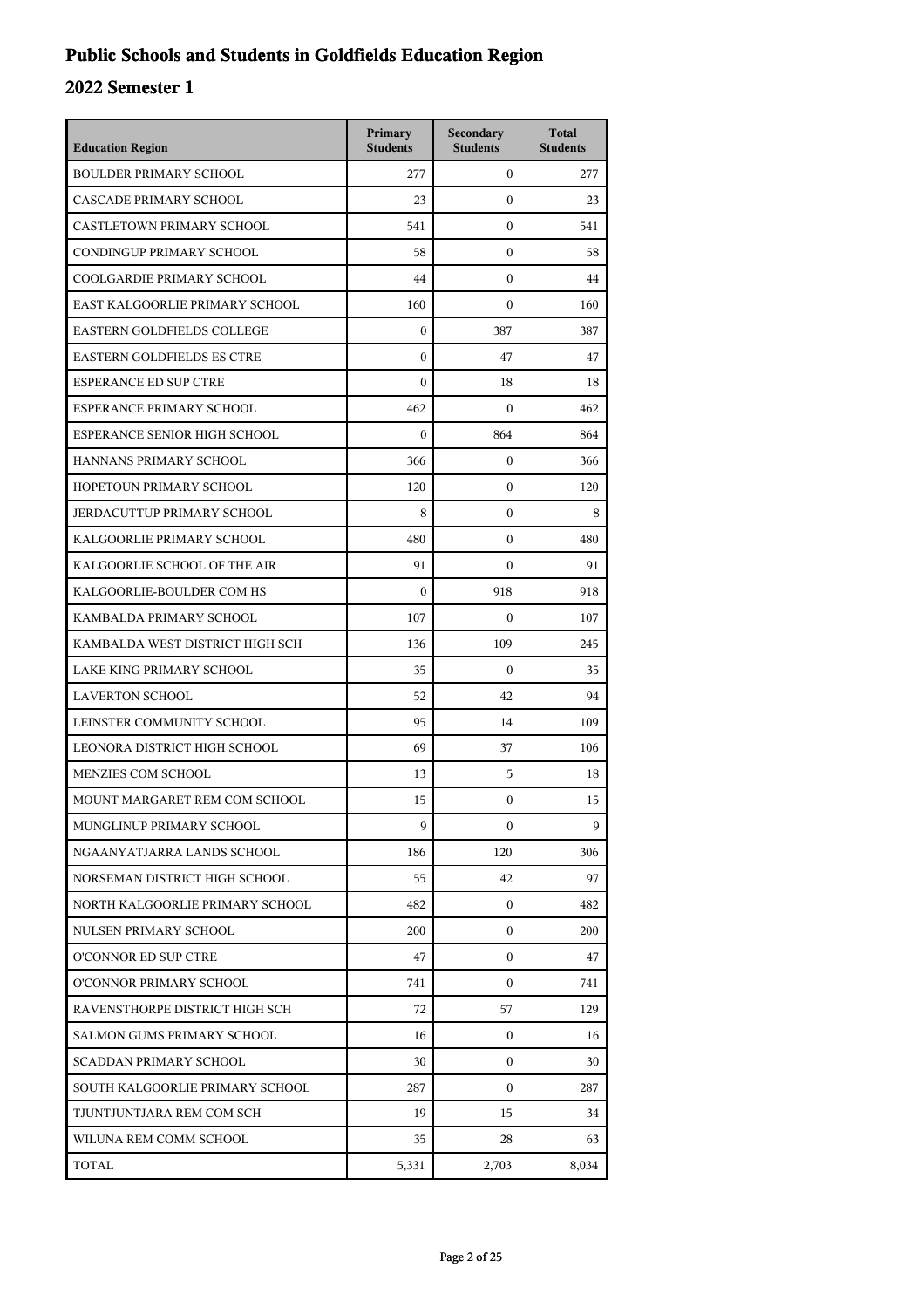## **Public Schools and Students in Kimberley Education Region**

| <b>Education Region</b>          | Primary<br><b>Students</b> | Secondary<br><b>Students</b> | <b>Total</b><br><b>Students</b> |
|----------------------------------|----------------------------|------------------------------|---------------------------------|
| <b>BAYULU REM COM SCHOOL</b>     | 67                         | $\mathbf{0}$                 | 67                              |
| BROOME NORTH PRIMARY SCHOOL      | 382                        | $\Omega$                     | 382                             |
| <b>BROOME PRIMARY SCHOOL</b>     | 364                        | $\boldsymbol{0}$             | 364                             |
| <b>BROOME SENIOR HIGH SCHOOL</b> | $\Omega$                   | 842                          | 842                             |
| CABLE BEACH PRIMARY SCHOOL       | 303                        | $\mathbf{0}$                 | 303                             |
| DAWUL REM COM SCHOOL             | 18                         | $\theta$                     | 18                              |
| DERBY DISTRICT HIGH SCHOOL       | 380                        | 269                          | 649                             |
| DJUGERARI REM COM SCHOOL         | 12                         | $\theta$                     | 12                              |
| <b>EAST KIMBERLEY COLLEGE</b>    | 554                        | 331                          | 885                             |
| FITZROY VALLEY DIST HIGH SCH     | 150                        | 173                          | 323                             |
| HALLS CREEK DISTRICT HIGH SCH    | 209                        | 171                          | 380                             |
| JUNGDRANUNG REM COM SCHOOL       | 12                         | 1                            | 13                              |
| KALUMBURU REM COM SCHOOL         | 63                         | 39                           | 102                             |
| KIMBERLEY SCHOOL OF THE AIR      | 37                         | $\theta$                     | 37                              |
| LA GRANGE REM COM SCHOOL         | 117                        | 63                           | 180                             |
| LOOMA REM COM SCHOOL             | 68                         | 27                           | 95                              |
| MULUDJA REM COM SCHOOL           | 34                         | $\Omega$                     | 34                              |
| NGALAPITA REM COM SCHOOL         | 9                          | $\mathbf{0}$                 | 9                               |
| ONE ARM POINT REM COM SCHOOL     | 57                         | 25                           | 82                              |
| ROEBUCK PRIMARY SCHOOL           | 363                        | $\Omega$                     | 363                             |
| WANANAMI REM COM SCHOOL          | 36                         | 6                            | 42                              |
| WANGKATJUNGKA REM COM SCHOOL     | 55                         | $\Omega$                     | 55                              |
| WYNDHAM DISTRICT HIGH SCHOOL     | 57                         | 60                           | 117                             |
| TOTAL                            | 3,347                      | 2,007                        | 5,354                           |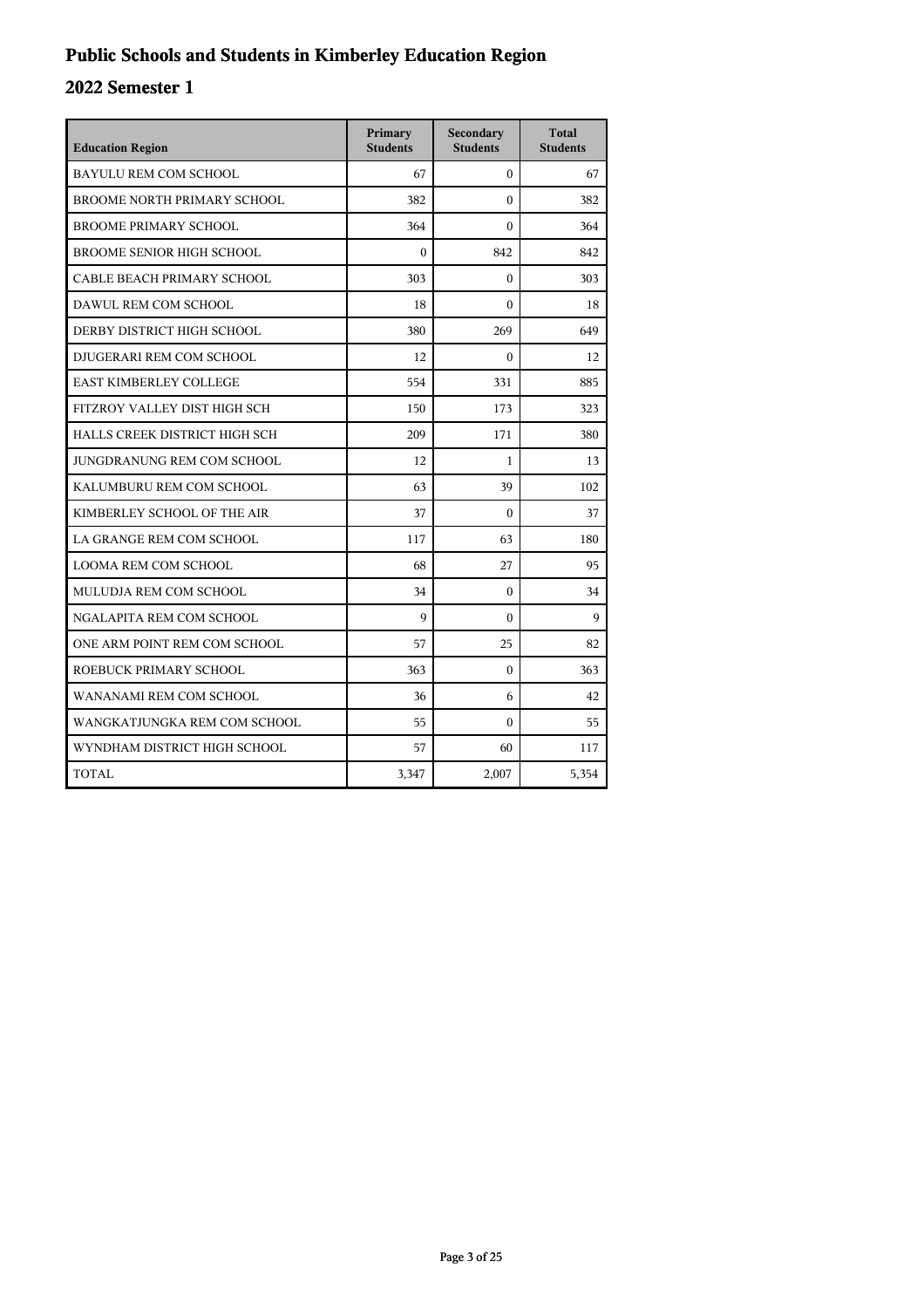## **Public Schools and Students in Midwest Education Region**

| <b>Education Region</b>             | Primary<br><b>Students</b> | Secondary<br><b>Students</b> | <b>Total</b><br><b>Students</b> |
|-------------------------------------|----------------------------|------------------------------|---------------------------------|
| ALLENDALE PRIMARY SCHOOL            | 390                        | $\mathbf{0}$                 | 390                             |
| <b>BADGINGARRA PRIMARY SCHOOL</b>   | 21                         | $\mathbf{0}$                 | 21                              |
| <b>BEACHLANDS PRIMARY SCHOOL</b>    | 132                        | $\mathbf{0}$                 | 132                             |
| <b>BINNU PRIMARY SCHOOL</b>         | 9                          | $\mathbf{0}$                 | 9                               |
| <b>BLUFF POINT PRIMARY SCHOOL</b>   | 262                        | $\mathbf{0}$                 | 262                             |
| BURRINGURRAH REM COM SCHOOL         | 30                         | 10                           | 40                              |
| CARNAMAH DISTRICT HIGH SCHOOL       | 34                         | 27                           | 61                              |
| CARNARVON COMMUNITY COLLEGE         | 243                        | 168                          | 411                             |
| CARNARVON SCHOOL OF THE AIR         | 39                         | $\mathbf{0}$                 | 39                              |
| CERVANTES PRIMARY SCHOOL            | 49                         | $\mathbf{0}$                 | 49                              |
| CHAMPION BAY SENIOR HIGH SCHOOL     | $\boldsymbol{0}$           | 788                          | 788                             |
| CHAPMAN VALLEY PRIMARY SCHOOL       | 19                         | $\mathbf{0}$                 | 19                              |
| <b>COOROW PRIMARY SCHOOL</b>        | 41                         | $\mathbf{0}$                 | 41                              |
| <b>CUE PRIMARY SCHOOL</b>           | 15                         | $\mathbf{0}$                 | 15                              |
| DANDARAGAN PRIMARY SCHOOL           | 59                         | $\mathbf{0}$                 | 59                              |
| DONGARA DISTRICT HIGH SCHOOL        | 263                        | 132                          | 395                             |
| ENEABBA PRIMARY SCHOOL              | 13                         | $\mathbf{0}$                 | 13                              |
| EXMOUTH DISTRICT HIGH SCHOOL        | 310                        | 147                          | 457                             |
| GASCOYNE JUNCTION REM COM SCH       | 11                         | $\overline{2}$               | 13                              |
| <b>GERALDTON PRIMARY SCHOOL</b>     | 389                        | $\mathbf{0}$                 | 389                             |
| <b>GERALDTON SENIOR HIGH SCHOOL</b> | $\boldsymbol{0}$           | 951                          | 951                             |
| HOLLAND STREET SCHOOL               | 30                         | 36                           | 66                              |
| JURIEN BAY DISTRICT HIGH SCHOOL     | 188                        | 154                          | 342                             |
| KALBARRI DISTRICT HIGH SCHOOL       | 118                        | 66                           | 184                             |
| LEEMAN PRIMARY SCHOOL               | 20                         | $\boldsymbol{0}$             | 20                              |
| MEEKATHARRA DISTRICT HIGH SCH       | 78                         | 50                           | 128                             |
| MEEKATHARRA SCHOOL OF THE AIR       | 52                         | $\mathbf{0}$                 | 52                              |
| MINGENEW PRIMARY SCHOOL             | 75                         | $\mathbf{0}$                 | 75                              |
| MORAWA DISTRICT HIGH SCHOOL         | 92                         | 94                           | 186                             |
| MOUNT MAGNET DISTRICT HIGH SCH      | 81                         | 15                           | 96                              |
| MOUNT TARCOOLA PRIMARY SCHOOL       | 349                        | $\mathbf{0}$                 | 349                             |
| MULLEWA DISTRICT HIGH SCHOOL        | 43                         | 22                           | 65                              |
| NORTHAMPTON DISTRICT HIGH SCH       | 81                         | 50                           | 131                             |
| PERENJORI PRIMARY SCHOOL            | 47                         | $\mathbf{0}$                 | 47                              |
| PIA WADJARRI REM COM SCHOOL         | 7                          | 4                            | 11                              |
| RANGEWAY PRIMARY SCHOOL             | 230                        | $\mathbf{0}$                 | 230                             |
| <b>SHARK BAY SCHOOL</b>             | 50                         | 20                           | 70                              |
| THREE SPRINGS PRIMARY SCHOOL        | 65                         | $\mathbf{0}$                 | 65                              |
| USELESS LOOP PRIMARY SCHOOL         | 34                         | $\overline{0}$               | 34                              |
| WA COL OF AGRI - MORAWA             | 0                          | 59                           | 59                              |
| WAGGRAKINE PRIMARY SCHOOL           | 433                        | $\overline{0}$               | 433                             |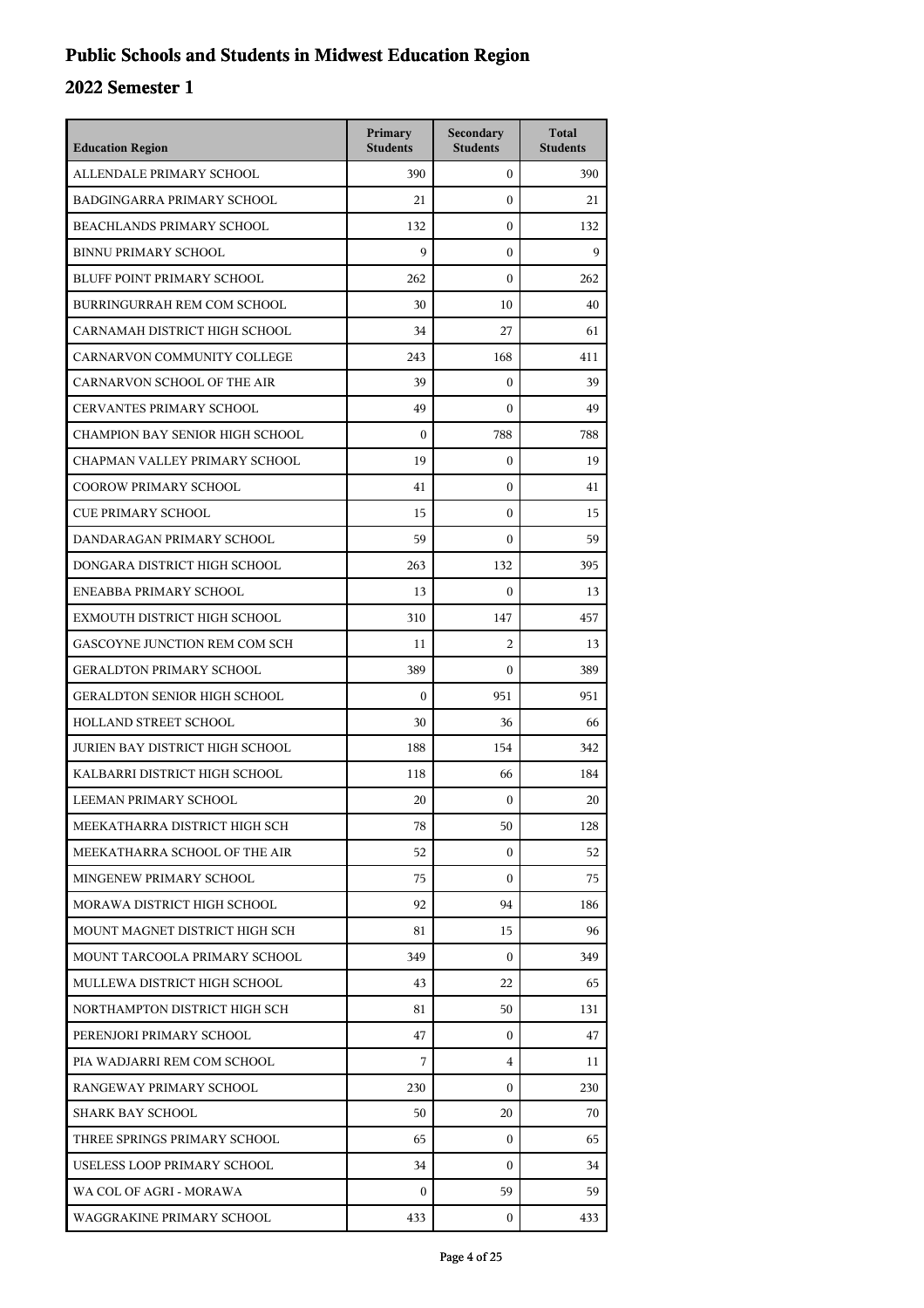## **Public Schools and Students in Midwest Education Region**

| <b>Education Region</b>    | Primary<br><b>Students</b> | Secondary<br><b>Students</b> | <b>Total</b><br><b>Students</b> |
|----------------------------|----------------------------|------------------------------|---------------------------------|
| WALKAWAY PRIMARY SCHOOL    | 70                         |                              | 70                              |
| WANDINA PRIMARY SCHOOL     | 476                        |                              | 476                             |
| WATHEROO PRIMARY SCHOOL    | 4                          | 0                            |                                 |
| YALGOO PRIMARY SCHOOL      | 11                         | 0                            | 11                              |
| YULGA JINNA REM COM SCHOOL | 4                          | $\mathbf{\overline{a}}$      |                                 |
| YUNA PRIMARY SCHOOL        | $\mathbf Q$                |                              | Q                               |
| TOTAL                      | 4,976                      | 2,798                        | 7,774                           |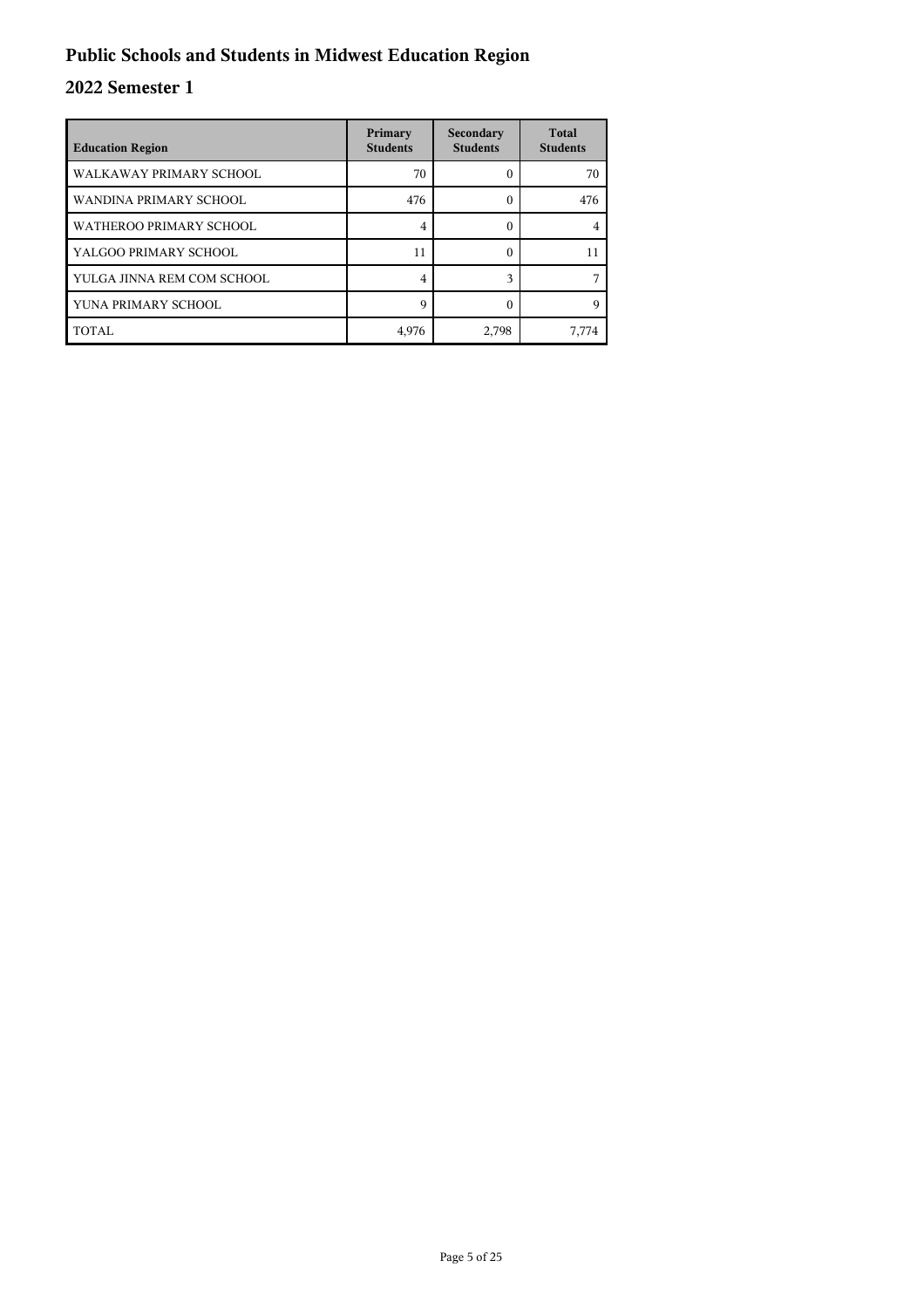| <b>Education Region</b>             | Primary<br><b>Students</b> | Secondary<br><b>Students</b> | <b>Total</b><br><b>Students</b> |
|-------------------------------------|----------------------------|------------------------------|---------------------------------|
| ALINJARRA PRIMARY SCHOOL            | 354                        | $\mathbf{0}$                 | 354                             |
| ALKIMOS BEACH PRIMARY SCHOOL        | 567                        | $\mathbf{0}$                 | 567                             |
| <b>ALKIMOS COLLEGE</b>              | $\boldsymbol{0}$           | 564                          | 564                             |
| ALKIMOS PRIMARY SCHOOL              | 640                        | $\mathbf{0}$                 | 640                             |
| ANNE HAMERSLEY PRIMARY SCHOOL       | 670                        | $\mathbf{0}$                 | 670                             |
| ANZAC TERRACE PRIMARY SCHOOL        | 368                        | $\mathbf{0}$                 | 368                             |
| ARBOR GROVE PRIMARY SCHOOL          | 670                        | $\mathbf{0}$                 | 670                             |
| ASHDALE PRIMARY SCHOOL              | 764                        | $\mathbf{0}$                 | 764                             |
| ASHDALE SECONDARY COLLEGE           | $\boldsymbol{0}$           | 1,816                        | 1,816                           |
| ASHFIELD PRIMARY SCHOOL             | 98                         | $\mathbf{0}$                 | 98                              |
| AVELEY NORTH PRIMARY SCHOOL         | 659                        | $\Omega$                     | 659                             |
| AVELEY PRIMARY SCHOOL               | 673                        | $\mathbf{0}$                 | 673                             |
| AVELEY SECONDARY COLLEGE            | $\mathbf{0}$               | 1,318                        | 1,318                           |
| <b>BALCATTA PRIMARY SCHOOL</b>      | 257                        | $\mathbf{0}$                 | 257                             |
| BALCATTA SENIOR HIGH SCHOOL         | $\boldsymbol{0}$           | 814                          | 814                             |
| <b>BALGA PRIMARY SCHOOL</b>         | 216                        | $\mathbf{0}$                 | 216                             |
| <b>BALGA SENIOR HIGH SCHOOL</b>     | $\boldsymbol{0}$           | 501                          | 501                             |
| BALLAJURA COMMUNITY COLLEGE         | $\mathbf{0}$               | 1,131                        | 1,131                           |
| <b>BALLAJURA PRIMARY SCHOOL</b>     | 747                        | $\mathbf{0}$                 | 747                             |
| <b>BAMBARA PRIMARY SCHOOL</b>       | 227                        | $\mathbf{0}$                 | 227                             |
| <b>BANKSIA GROVE PRIMARY SCHOOL</b> | 465                        | $\mathbf{0}$                 | 465                             |
| <b>BASSENDEAN PRIMARY SCHOOL</b>    | 326                        | $\mathbf{0}$                 | 326                             |
| BAYSWATER PRIMARY SCHOOL            | 419                        | $\mathbf{0}$                 | 419                             |
| BEAUMARIS PRIMARY SCHOOL            | 616                        | $\mathbf{0}$                 | 616                             |
| BEECHBORO PRIMARY SCHOOL            | 312                        | $\mathbf{0}$                 | 312                             |
| <b>BELDON ED SUP CTRE</b>           | 56                         | $\boldsymbol{0}$             | 56                              |
| <b>BELDON PRIMARY SCHOOL</b>        | 332                        | $\overline{0}$               | 332                             |
| BELRIDGE SECONDARY COLLEGE          | $\overline{0}$             | 1.033                        | 1,033                           |
| <b>BELRIDGE SECONDARY ESC</b>       | $\Omega$                   | 127                          | 127                             |
| BINDOON PRIMARY SCHOOL              | 126                        | $\mathbf{0}$                 | 126                             |
| <b>BOB HAWKE COLLEGE</b>            | 0                          | 918                          | 918                             |
| <b>BOYARE PRIMARY SCHOOL</b>        | 210                        | $\overline{0}$               | 210                             |
| BRABHAM PRIMARY SCHOOL              | 829                        | $\mathbf{0}$                 | 829                             |
| <b>BULLSBROOK COLLEGE</b>           | 497                        | 440                          | 937                             |
| <b>BULLSBROOK COM KINDERGARTEN</b>  | 30                         | $\mathbf{0}$                 | 30                              |
| <b>BURBRIDGE SCHOOL</b>             | 23                         | 36                           | 59                              |
| <b>BURNS BEACH PRIMARY SCHOOL</b>   | 212                        | $\mathbf{0}$                 | 212                             |
| <b>BUTLER COLLEGE</b>               | $\boldsymbol{0}$           | 1,449                        | 1,449                           |
| <b>BUTLER PRIMARY SCHOOL</b>        | 542                        | $\mathbf{0}$                 | 542                             |
| <b>CAMBOON PRIMARY SCHOOL</b>       | 345                        | $\mathbf{0}$                 | 345                             |
| <b>CARINE PRIMARY SCHOOL</b>        | 589                        | $\mathbf{0}$                 | 589                             |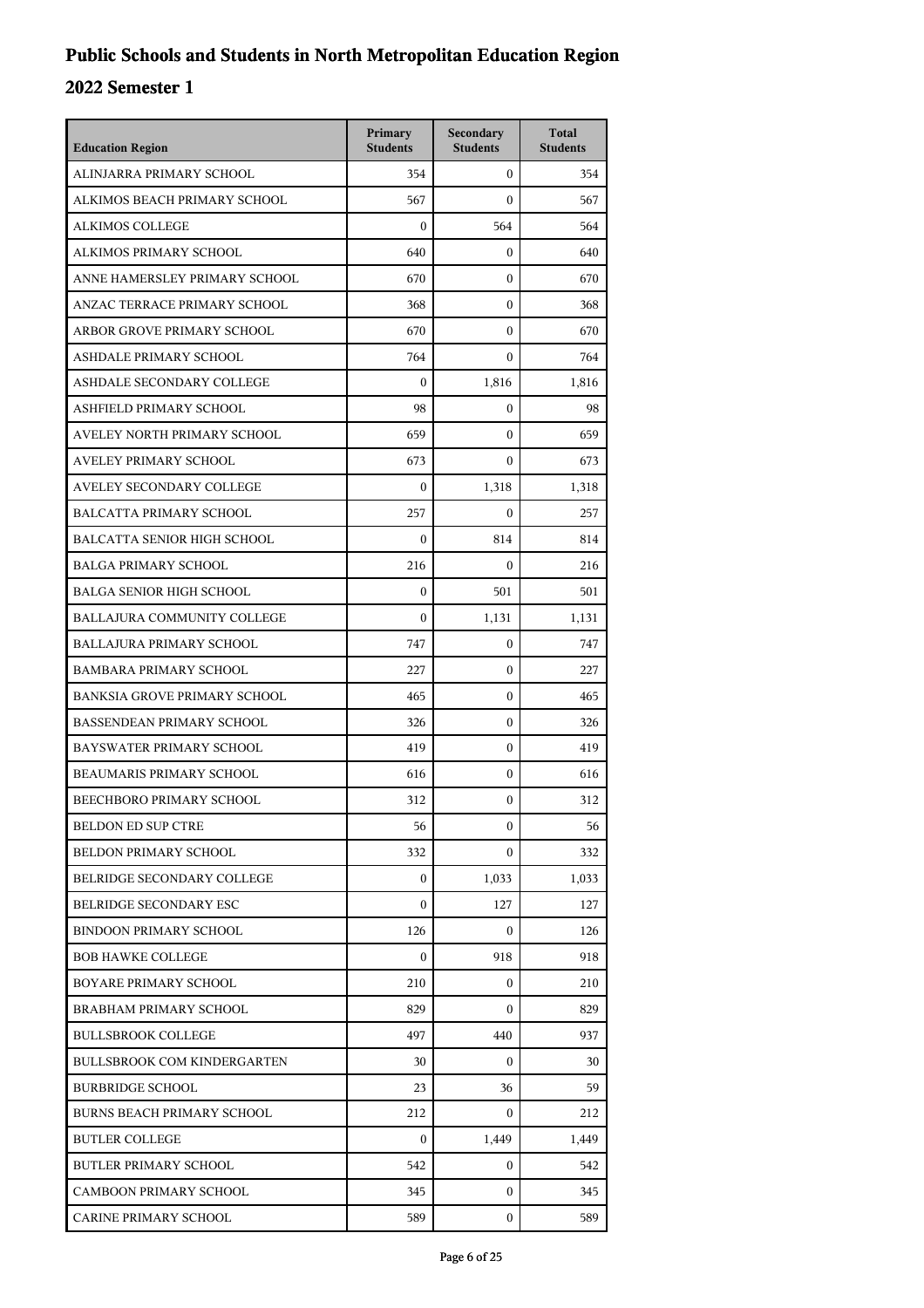| <b>Education Region</b>                | Primary<br><b>Students</b> | Secondary<br><b>Students</b> | <b>Total</b><br><b>Students</b> |
|----------------------------------------|----------------------------|------------------------------|---------------------------------|
| <b>CARINE SENIOR HIGH SCHOOL</b>       | $\theta$                   | 2,315                        | 2,315                           |
| CARNABY RISE PRIMARY SCHOOL            | 739                        | $\mathbf{0}$                 | 739                             |
| CARRAMAR PRIMARY SCHOOL                | 665                        | $\mathbf{0}$                 | 665                             |
| CAVERSHAM PRIMARY SCHOOL               | 534                        | $\mathbf{0}$                 | 534                             |
| CAVERSHAM VALLEY PRIMARY SCHOOL        | 582                        | $\mathbf{0}$                 | 582                             |
| CHIDLOW PRIMARY SCHOOL                 | 117                        | $\mathbf{0}$                 | 117                             |
| CHRISTMAS ISLAND DIST HIGH SCH         | 150                        | 91                           | 241                             |
| CHURCHLANDS PRIMARY SCHOOL             | 458                        | $\mathbf{0}$                 | 458                             |
| CHURCHLANDS SENIOR HIGH SCHOOL         | $\boldsymbol{0}$           | 2,626                        | 2,626                           |
| CITY BEACH PRIMARY SCHOOL              | 202                        | $\Omega$                     | 202                             |
| CLARKSON COMMUNITY HIGH SCHOOL         | $\boldsymbol{0}$           | 321                          | 321                             |
| <b>CLARKSON PRIMARY SCHOOL</b>         | 319                        | $\mathbf{0}$                 | 319                             |
| <b>CLAYTON VIEW PRIMARY SCHOOL</b>     | 146                        | $\mathbf{0}$                 | 146                             |
| COCOS ISLANDS DISTRICT HIGH SCH        | 89                         | 26                           | 115                             |
| CONNOLLY PRIMARY SCHOOL                | 407                        | $\mathbf{0}$                 | 407                             |
| COOLBINIA PRIMARY SCHOOL               | 395                        | $\mathbf{0}$                 | 395                             |
| COTTESLOE PRIMARY SCHOOL               | 340                        | $\mathbf{0}$                 | 340                             |
| <b>CRAIGIE HEIGHTS PRIMARY SCHOOL</b>  | 391                        | $\mathbf{0}$                 | 391                             |
| <b>CREANEY ED SUP CTRE</b>             | 55                         | $\mathbf{0}$                 | 55                              |
| <b>CREANEY PRIMARY SCHOOL</b>          | 359                        | $\mathbf{0}$                 | 359                             |
| <b>CURRAMBINE PRIMARY SCHOOL</b>       | 736                        | $\mathbf{0}$                 | 736                             |
| <b>CYRIL JACKSON SENIOR CAMPUS</b>     | $\mathbf{0}$               | 269                          | 269                             |
| <b>CYRIL JACKSON SR CAMPUS ES CTRE</b> | $\boldsymbol{0}$           | 43                           | 43                              |
| DALKEITH PRIMARY SCHOOL                | 308                        | $\mathbf{0}$                 | 308                             |
| DALMAIN PRIMARY SCHOOL                 | 277                        | $\mathbf{0}$                 | 277                             |
| DARLINGTON PRIMARY SCHOOL              | 355                        | 0                            | 355                             |
| DAVALLIA PRIMARY SCHOOL                | 557                        | $\mathbf{0}$                 | 557                             |
| DEANMORE PRIMARY SCHOOL                | 513                        | $\mathbf{0}$                 | 513                             |
| DIANELLA HEIGHTS PRIMARY SCHOOL        | 455                        | $\mathbf{0}$                 | 455                             |
| DIANELLA PRIMARY COLLEGE               | 360                        | $\mathbf{0}$                 | 360                             |
| DIANELLA SECONDARY COLLEGE             | $\Omega$                   | 575                          | 575                             |
| DIANELLA SECONDARY COLLEGE ESC         | $\Omega$                   | 116                          | 116                             |
| DOUBLEVIEW PRIMARY SCHOOL              | 487                        | $\mathbf{0}$                 | 487                             |
| DRYANDRA PRIMARY SCHOOL                | 216                        | 0                            | 216                             |
| DUNCRAIG PRIMARY SCHOOL                | 434                        | $\mathbf{0}$                 | 434                             |
| DUNCRAIG SENIOR HIGH SCHOOL            | $\Omega$                   | 1,810                        | 1,810                           |
| DURHAM ROAD SCHOOL                     | 148                        | 86                           | 234                             |
| EAST BEECHBORO PRIMARY SCHOOL          | 407                        | $\mathbf{0}$                 | 407                             |
| EAST BUTLER PRIMARY SCHOOL             | 417                        | 0                            | 417                             |
| EAST HAMERSLEY PRIMARY SCHOOL          | 260                        | $\mathbf{0}$                 | 260                             |
| EAST WANNEROO PRIMARY SCHOOL           | 375                        | $\mathbf{0}$                 | 375                             |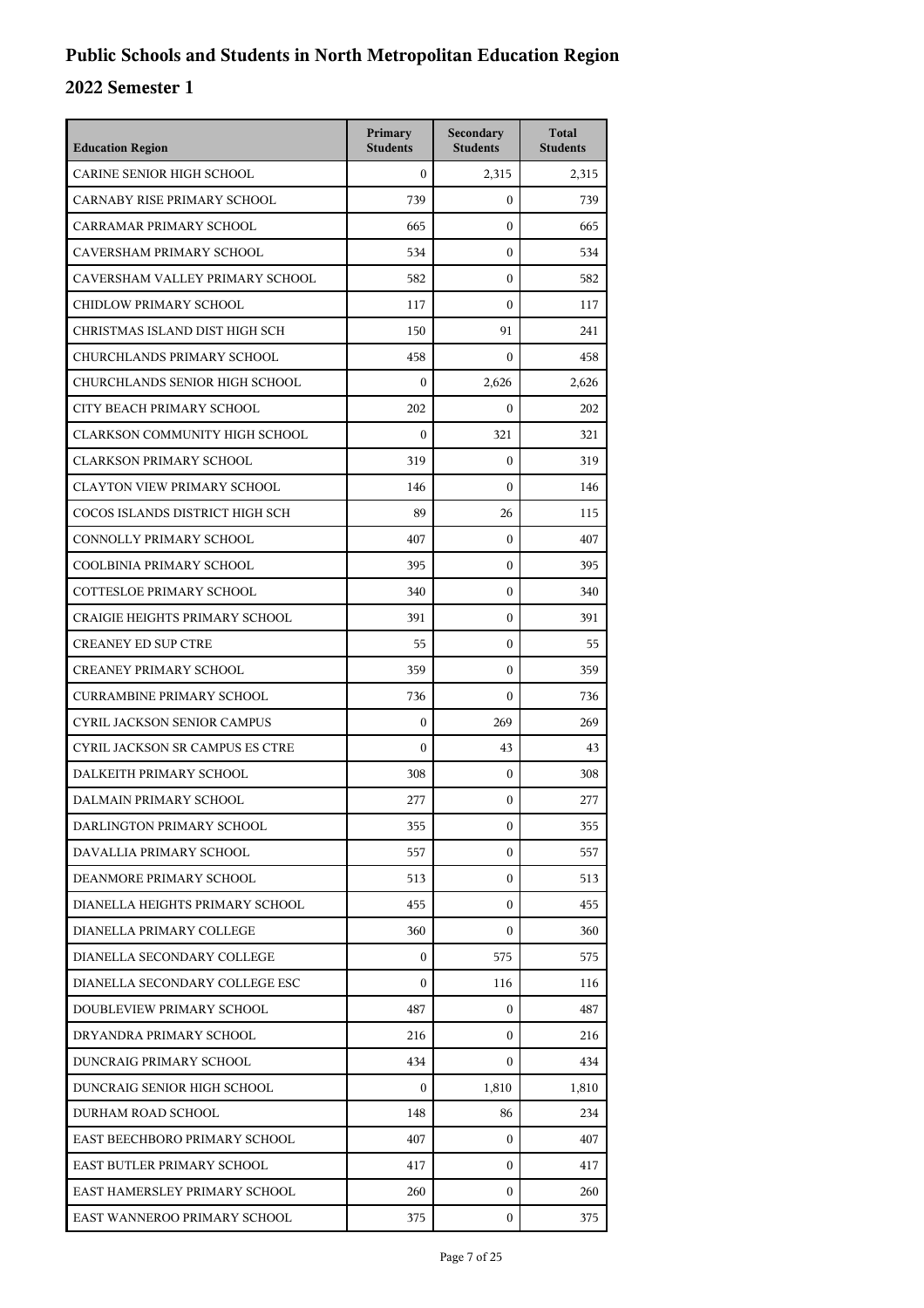| <b>Education Region</b>              | Primary<br><b>Students</b> | Secondary<br><b>Students</b> | <b>Total</b><br><b>Students</b> |
|--------------------------------------|----------------------------|------------------------------|---------------------------------|
| EASTERN HILLS SNR HIGH SCHOOL        | $\theta$                   | 943                          | 943                             |
| EDDYSTONE PRIMARY SCHOOL             | 201                        | $\mathbf{0}$                 | 201                             |
| EDEN HILL PRIMARY SCHOOL             | 477                        | $\mathbf{0}$                 | 477                             |
| EDGEWATER PRIMARY SCHOOL             | 429                        | $\mathbf{0}$                 | 429                             |
| ELLEN STIRLING PRIMARY SCHOOL        | 680                        | $\mathbf{0}$                 | 680                             |
| ELLENBROOK PRIMARY SCHOOL            | 420                        | $\mathbf{0}$                 | 420                             |
| ELLENBROOK SECONDARY COLLEGE         | $\boldsymbol{0}$           | 1,320                        | 1,320                           |
| <b>EMBLETON PRIMARY SCHOOL</b>       | 184                        | $\mathbf{0}$                 | 184                             |
| FLOREAT PARK PRIMARY SCHOOL          | 604                        | $\mathbf{0}$                 | 604                             |
| FRESHWATER BAY PRIMARY SCHOOL        | 426                        | $\mathbf{0}$                 | 426                             |
| <b>GIDGEGANNUP PRIMARY SCHOOL</b>    | 197                        | $\Omega$                     | 197                             |
| <b>GINGIN DISTRICT HIGH SCHOOL</b>   | 193                        | 68                           | 261                             |
| <b>GIRRAWHEEN SENIOR HIGH SCHOOL</b> | $\mathbf{0}$               | 446                          | 446                             |
| <b>GLADYS NEWTON SCHOOL</b>          | 57                         | 48                           | 105                             |
| <b>GLEN FORREST COM KINDERGARTEN</b> | 19                         | $\mathbf{0}$                 | 19                              |
| <b>GLEN FORREST PRIMARY SCHOOL</b>   | 227                        | $\mathbf{0}$                 | 227                             |
| <b>GLENDALE PRIMARY SCHOOL</b>       | 314                        | $\mathbf{0}$                 | 314                             |
| <b>GLENGARRY PRIMARY SCHOOL</b>      | 423                        | $\mathbf{0}$                 | 423                             |
| <b>GOOLLELAL PRIMARY SCHOOL</b>      | 263                        | $\mathbf{0}$                 | 263                             |
| GOVERNOR STIRLING SNR HIGH SCH       | $\boldsymbol{0}$           | 869                          | 869                             |
| <b>GRANDIS PRIMARY SCHOOL</b>        | 538                        | $\mathbf{0}$                 | 538                             |
| <b>GREENMOUNT PRIMARY SCHOOL</b>     | 394                        | $\mathbf{0}$                 | 394                             |
| <b>GREENWOOD COLLEGE</b>             | $\boldsymbol{0}$           | 951                          | 951                             |
| GREENWOOD PRIMARY SCHOOL             | 348                        | $\mathbf{0}$                 | 348                             |
| <b>GUILDFORD PRIMARY SCHOOL</b>      | 291                        | $\mathbf{0}$                 | 291                             |
| <b>HALIDON PRIMARY SCHOOL</b>        | 203                        | $\boldsymbol{0}$             | 203                             |
| HAMPTON PARK PRIMARY SCHOOL          | 357                        | $\mathbf{0}$                 | 357                             |
| HAMPTON SENIOR HIGH SCHOOL           | $\boldsymbol{0}$           | 861                          | 861                             |
| HAWKER PARK PRIMARY SCHOOL           | 224                        | $\mathbf{0}$                 | 224                             |
| HEATHRIDGE PRIMARY SCHOOL            | 215                        | 0                            | 215                             |
| HELENA VALLEY PRIMARY SCHOOL         | 314                        | $\mathbf{0}$                 | 314                             |
| HERNE HILL PRIMARY SCHOOL            | 195                        | $\mathbf{0}$                 | 195                             |
| HIGHGATE PRIMARY SCHOOL              | 870                        | $\mathbf{0}$                 | 870                             |
| HILLARYS COM KINDERGARTEN            | 19                         | $\mathbf{0}$                 | 19                              |
| HILLARYS PRIMARY SCHOOL              | 551                        | $\mathbf{0}$                 | 551                             |
| HILLCREST PRIMARY SCHOOL             | 494                        | $\mathbf{0}$                 | 494                             |
| HOCKING PRIMARY SCHOOL               | 603                        | $\mathbf{0}$                 | 603                             |
| HOLLYWOOD PRIMARY SCHOOL             | 358                        | $\mathbf{0}$                 | 358                             |
| HUDSON PARK PRIMARY SCHOOL           | 207                        | $\mathbf{0}$                 | 207                             |
| ILLAWARRA PRIMARY SCHOOL             | 350                        | $\mathbf{0}$                 | 350                             |
| INGLEWOOD PRIMARY SCHOOL             | 606                        | 0                            | 606                             |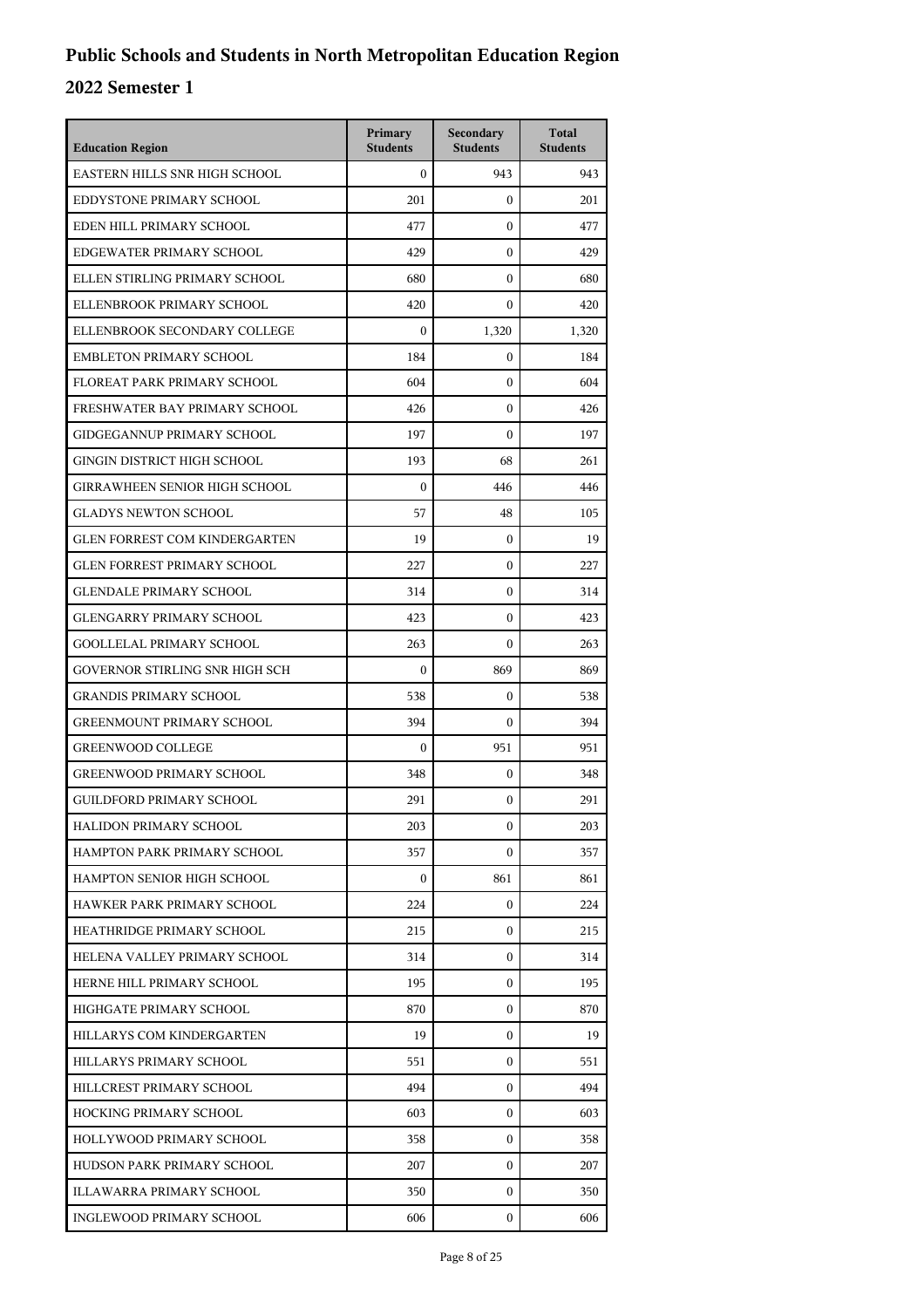| <b>Education Region</b>         | Primary<br><b>Students</b> | Secondary<br><b>Students</b> | <b>Total</b><br><b>Students</b> |
|---------------------------------|----------------------------|------------------------------|---------------------------------|
| JOHN BUTLER PRIMARY COLLEGE     | 366                        | $\mathbf{0}$                 | 366                             |
| JOHN FORREST SECONDARY COLLEGE  | $\boldsymbol{0}$           | 1,092                        | 1,092                           |
| <b>JOLIMONT PRIMARY SCHOOL</b>  | 349                        | $\mathbf{0}$                 | 349                             |
| <b>JOONDALUP ED SUP CTRE</b>    | 116                        | $\mathbf{0}$                 | 116                             |
| JOONDALUP PRIMARY SCHOOL        | 413                        | $\mathbf{0}$                 | 413                             |
| JOSEPH BANKS SECONDARY COLLEGE  | $\mathbf{0}$               | 1,526                        | 1,526                           |
| KAPINARA PRIMARY SCHOOL         | 397                        | $\mathbf{0}$                 | 397                             |
| KARRINYUP PRIMARY SCHOOL        | 521                        | $\mathbf{0}$                 | 521                             |
| <b>KIARA COLLEGE</b>            | $\mathbf{0}$               | 583                          | 583                             |
| <b>KINROSS COLLEGE</b>          | $\mathbf{0}$               | 771                          | 771                             |
| KINROSS PRIMARY SCHOOL          | 649                        | $\mathbf{0}$                 | 649                             |
| KOONDOOLA PRIMARY SCHOOL        | 253                        | $\mathbf{0}$                 | 253                             |
| KYILLA PRIMARY SCHOOL           | 354                        | $\mathbf{0}$                 | 354                             |
| LAKE GWELUP PRIMARY SCHOOL      | 549                        | $\mathbf{0}$                 | 549                             |
| LAKE MONGER PRIMARY SCHOOL      | 290                        | $\mathbf{0}$                 | 290                             |
| LANCELIN PRIMARY SCHOOL         | 78                         | $\mathbf{0}$                 | 78                              |
| LANDSDALE PRIMARY SCHOOL        | 787                        | $\mathbf{0}$                 | 787                             |
| LOCKRIDGE PRIMARY SCHOOL        | 232                        | $\mathbf{0}$                 | 232                             |
| MADELEY PRIMARY SCHOOL          | 482                        | $\mathbf{0}$                 | 482                             |
| MALVERN SPRINGS PRIMARY SCHOOL  | 797                        | $\mathbf{0}$                 | 797                             |
| MARANGAROO PRIMARY SCHOOL       | 216                        | $\mathbf{0}$                 | 216                             |
| <b>MARMION PRIMARY SCHOOL</b>   | 404                        | $\mathbf{0}$                 | 404                             |
| MAYLANDS PENINSULA PRIMARY SCH  | 658                        | $\mathbf{0}$                 | 658                             |
| MERRIWA ED SUP CTRE             | 77                         | $\mathbf{0}$                 | 77                              |
| MERRIWA PRIMARY SCHOOL          | 365                        | $\mathbf{0}$                 | 365                             |
| MIDDLE SWAN PRIMARY SCHOOL      | 448                        | 0                            | 448                             |
| MIDVALE PRIMARY SCHOOL          | 280                        | $\Omega$                     | 280                             |
| MINDARIE PRIMARY SCHOOL         | 771                        | $\mathbf{0}$                 | 771                             |
| MINDARIE SENIOR COLLEGE         | $\mathbf{0}$               | 806                          | 806                             |
| MOORDITJ NOONGAR COM COLLEGE    | 104                        | $\mathbf{0}$                 | 104                             |
| MORLEY PRIMARY SCHOOL           | 181                        | $\Omega$                     | 181                             |
| MORLEY SENIOR HIGH SCHOOL       | $\Omega$                   | 995                          | 995                             |
| MOSMAN PARK PRIMARY SCHOOL      | 445                        | $\mathbf{0}$                 | 445                             |
| MOSMAN PARK SCHOOL FOR DEAF CHN | 29                         | $\mathbf{0}$                 | 29                              |
| MOUNT CLAREMONT PRIMARY SCHOOL  | 279                        | 0                            | 279                             |
| MOUNT HAWTHORN ED SUP CTRE      | 23                         | $\mathbf{0}$                 | 23                              |
| MOUNT HAWTHORN PRIMARY SCHOOL   | 922                        | $\mathbf{0}$                 | 922                             |
| MOUNT HELENA COM KINDERGARTEN   | 11                         | $\mathbf{0}$                 | 11                              |
| MOUNT HELENA PRIMARY SCHOOL     | 167                        | $\mathbf{0}$                 | 167                             |
| MOUNT LAWLEY PRIMARY SCHOOL     | 510                        | 0                            | 510                             |
| MOUNT LAWLEY SENIOR HIGH SCHOOL | $\mathbf{0}$               | 1,955                        | 1,955                           |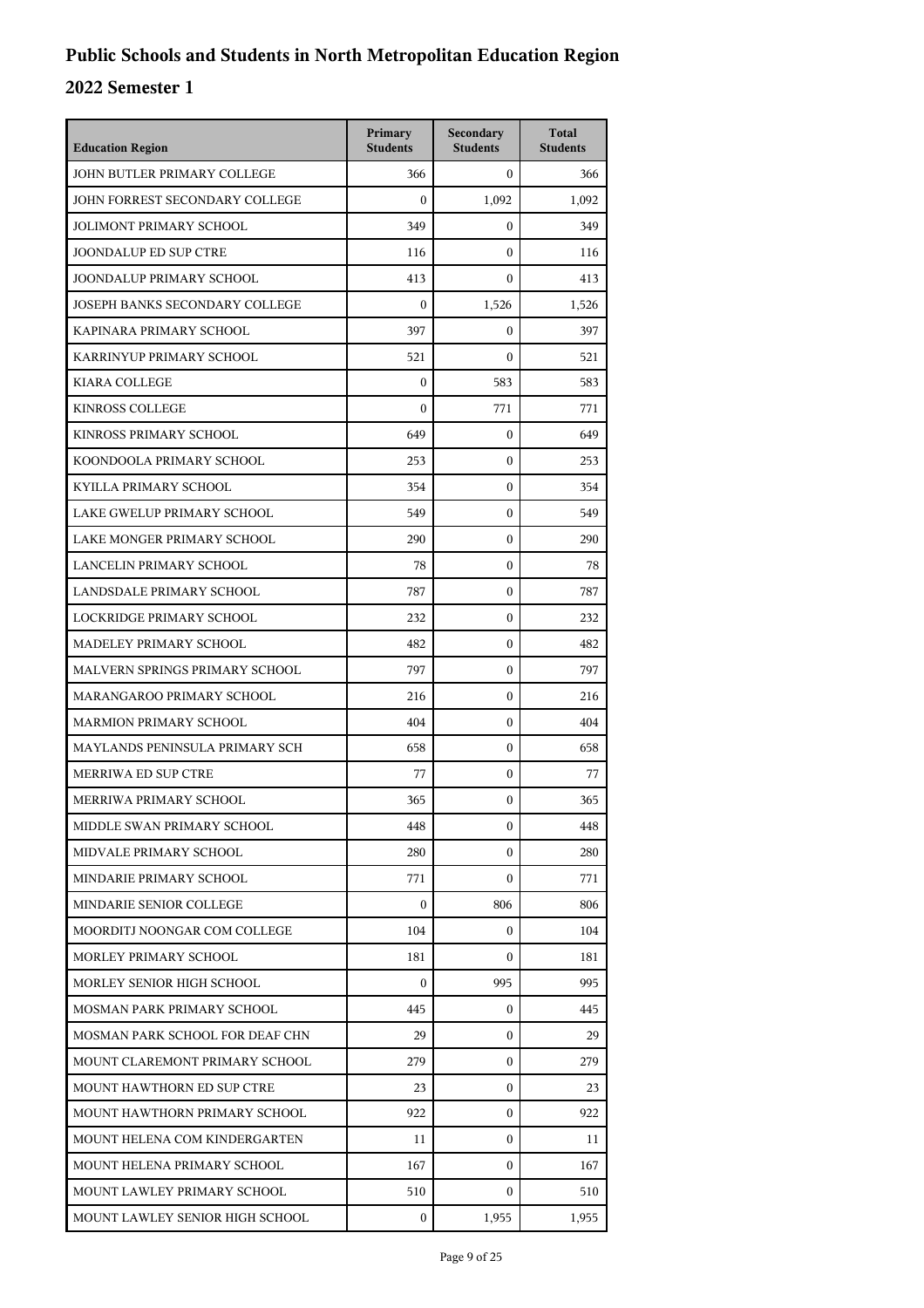| <b>Education Region</b>            | Primary<br><b>Students</b> | Secondary<br><b>Students</b> | <b>Total</b><br><b>Students</b> |
|------------------------------------|----------------------------|------------------------------|---------------------------------|
| MULLALOO BEACH PRIMARY SCHOOL      | 273                        | $\mathbf{0}$                 | 273                             |
| MULLALOO COM KINDERGARTEN          | 39                         | $\mathbf{0}$                 | 39                              |
| MULLALOO HEIGHTS PRIMARY SCHOOL    | 251                        | $\mathbf{0}$                 | 251                             |
| MUNDARING PRIMARY SCHOOL           | 313                        | $\mathbf{0}$                 | 313                             |
| NEDLANDS PRIMARY SCHOOL            | 481                        | $\mathbf{0}$                 | 481                             |
| NEWBOROUGH PRIMARY SCHOOL          | 363                        | $\mathbf{0}$                 | 363                             |
| NOLLAMARA PRIMARY SCHOOL           | 236                        | $\mathbf{0}$                 | 236                             |
| NORANDA PRIMARY SCHOOL             | 370                        | $\mathbf{0}$                 | 370                             |
| NORTH BALGA PRIMARY SCHOOL         | 253                        | $\mathbf{0}$                 | 253                             |
| NORTH BEACH PRIMARY SCHOOL         | 394                        | 0                            | 394                             |
| NORTH COTTESLOE PRIMARY SCHOOL     | 352                        | $\mathbf{0}$                 | 352                             |
| NORTH EAST METRO LANG DEV CTR      | 319                        | $\mathbf{0}$                 | 319                             |
| NORTH MORLEY PRIMARY SCHOOL        | 165                        | $\mathbf{0}$                 | 165                             |
| NORTH PERTH PRIMARY SCHOOL         | 406                        | $\mathbf{0}$                 | 406                             |
| NORTH WOODVALE PRIMARY SCHOOL      | 377                        | $\mathbf{0}$                 | 377                             |
| OCEAN REEF PRIMARY SCHOOL          | 182                        | $\mathbf{0}$                 | 182                             |
| OCEAN REEF SENIOR HIGH SCHOOL      | $\boldsymbol{0}$           | 1,306                        | 1,306                           |
| OSBORNE PRIMARY SCHOOL             | 227                        | $\boldsymbol{0}$             | 227                             |
| PADBURY COM KINDERGARTEN           | 33                         | $\boldsymbol{0}$             | 33                              |
| PADBURY PRIMARY SCHOOL             | 110                        | 0                            | 110                             |
| PARKERVILLE PRIMARY SCHOOL         | 267                        | $\boldsymbol{0}$             | 267                             |
| PEARSALL PRIMARY SCHOOL            | 573                        | $\mathbf{0}$                 | 573                             |
| PERTH MODERN SCHOOL                | $\boldsymbol{0}$           | 1,455                        | 1,455                           |
| POSEIDON PRIMARY SCHOOL            | 253                        | $\boldsymbol{0}$             | 253                             |
| POYNTER PRIMARY SCHOOL             | 467                        | 0                            | 467                             |
| <b>OUINNS BEACH PRIMARY SCHOOL</b> | 389                        | 0                            | 389                             |
| QUINNS ROCKS PRIMARY SCHOOL        | 366                        | $\mathbf{0}$                 | 366                             |
| RAWLINSON PRIMARY SCHOOL           | 405                        | $\mathbf{0}$                 | 405                             |
| ROSALIE PRIMARY SCHOOL             | 539                        | $\mathbf{0}$                 | 539                             |
| ROSEWORTH ED SUP CTRE              | 62                         | 0                            | 62                              |
| ROSEWORTH PRIMARY SCHOOL           | 292                        | $\mathbf{0}$                 | 292                             |
| SAWYERS VALLEY PRIMARY SCHOOL      | 194                        | $\mathbf{0}$                 | 194                             |
| <b>SCARBOROUGH PRIMARY SCHOOL</b>  | 242                        | $\mathbf{0}$                 | 242                             |
| SCHOOL OF ISOLATED AND DISTANCE    | 110                        | 303                          | 413                             |
| <b>SEAVIEW COM KINDERGARTEN</b>    | 28                         | 0                            | 28                              |
| <b>SHENTON COLLEGE</b>             | 0                          | 2,674                        | 2,674                           |
| SHENTON COLLEGE DEAF ED CTRE       | $\mathbf{0}$               | 36                           | 36                              |
| SHOREHAVEN PRIMARY SCHOOL          | 392                        | 0                            | 392                             |
| SIR DAVID BRAND SCHOOL             | 28                         | 27                           | 55                              |
| SOMERLY PRIMARY SCHOOL             | 466                        | 0                            | 466                             |
| SORRENTO PRIMARY SCHOOL            | 433                        | $\mathbf{0}$                 | 433                             |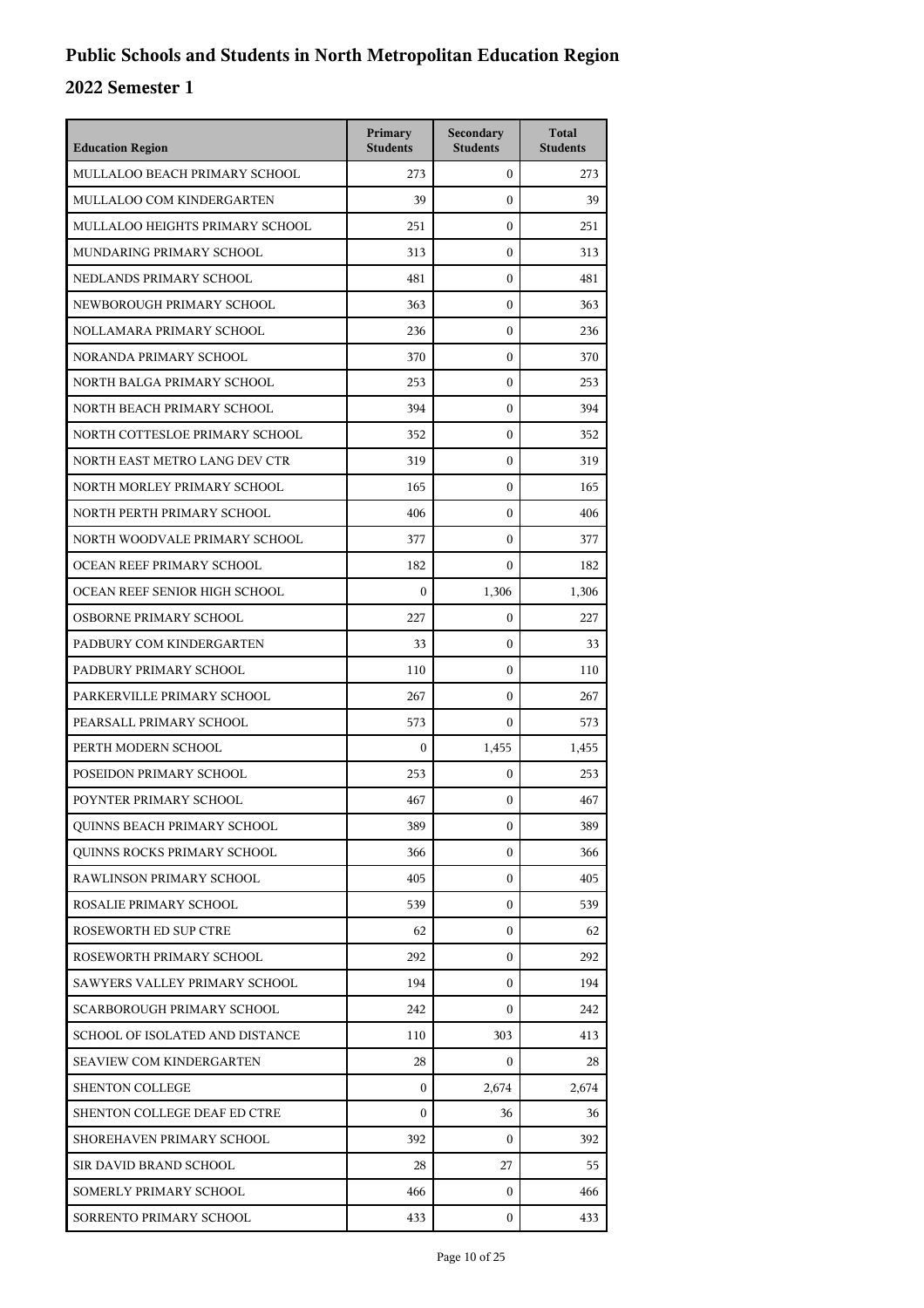| <b>Education Region</b>               | Primary<br><b>Students</b> | Secondary<br><b>Students</b> | <b>Total</b><br><b>Students</b> |
|---------------------------------------|----------------------------|------------------------------|---------------------------------|
| SOUTH BALLAJURA ED SUP CTRE           | 65                         | $\mathbf{0}$                 | 65                              |
| SOUTH BALLAJURA PRIMARY SCHOOL        | 387                        | $\mathbf{0}$                 | 387                             |
| SOUTH PADBURY PRIMARY SCHOOL          | 376                        | $\mathbf{0}$                 | 376                             |
| SPRING HILL PRIMARY SCHOOL            | 771                        | $\mathbf{0}$                 | 771                             |
| SPRINGFIELD PRIMARY SCHOOL            | 248                        | $\mathbf{0}$                 | 248                             |
| <b>SSEN: BEHAVIOUR AND ENGAGEMENT</b> | $\boldsymbol{0}$           | 18                           | 18                              |
| <b>SSEN: SENSORY</b>                  | 87                         | $\mathbf{0}$                 | 87                              |
| SUBIACO PRIMARY SCHOOL                | 704                        | $\mathbf{0}$                 | 704                             |
| SUTHERLAND DIANELLA PRIMARY SCH       | 358                        | $\mathbf{0}$                 | 358                             |
| <b>SWAN VIEW PRIMARY SCHOOL</b>       | 259                        | $\boldsymbol{0}$             | 259                             |
| <b>SWAN VIEW SENIOR HIGH SCHOOL</b>   | $\boldsymbol{0}$           | 626                          | 626                             |
| SWANBOURNE PRIMARY SCHOOL             | 466                        | $\mathbf{0}$                 | 466                             |
| TAKARI PRIMARY SCHOOL                 | 185                        | $\mathbf{0}$                 | 185                             |
| TAPPING PRIMARY SCHOOL                | 573                        | $\boldsymbol{0}$             | 573                             |
| TUART HILL COM KINDERGARTEN           | 18                         | $\boldsymbol{0}$             | 18                              |
| TUART HILL PRIMARY SCHOOL             | 511                        | $\mathbf{0}$                 | 511                             |
| TWO ROCKS PRIMARY SCHOOL              | 433                        | $\mathbf{0}$                 | 433                             |
| UPPER SWAN PRIMARY SCHOOL             | 441                        | $\mathbf{0}$                 | 441                             |
| WADDINGTON PRIMARY SCHOOL             | 73                         | $\boldsymbol{0}$             | 73                              |
| WANNEROO PRIMARY SCHOOL               | 445                        | $\Omega$                     | 445                             |
| WANNEROO SECONDARY COLLEGE            | $\boldsymbol{0}$           | 1,335                        | 1,335                           |
| WARRIAPENDI PRIMARY SCHOOL            | 257                        | $\mathbf{0}$                 | 257                             |
| WARWICK SENIOR HIGH SCHOOL            | $\boldsymbol{0}$           | 775                          | 775                             |
| WELD SQUARE PRIMARY SCHOOL            | 137                        | $\mathbf{0}$                 | 137                             |
| WEMBLEY DOWNS PRIMARY SCHOOL          | 408                        | $\mathbf{0}$                 | 408                             |
| WEMBLEY PRIMARY SCHOOL                | 791                        | 0                            | 791                             |
| WEST BALCATTA PRIMARY SCHOOL          | 506                        | $\mathbf{0}$                 | 506                             |
| WEST BEECHBORO PRIMARY SCHOOL         | 466                        | $\mathbf{0}$                 | 466                             |
| WEST COAST LANGUAGE DEVELOPMENT       | 335                        | $\mathbf{0}$                 | 335                             |
| WEST COAST SEC ED SUP CTRE            | 0                          | 97                           | 97                              |
| WEST GREENWOOD PRIMARY SCHOOL         | 434                        | $\mathbf{0}$                 | 434                             |
| WEST LEEDERVILLE PRIMARY SCHOOL       | 557                        | $\mathbf{0}$                 | 557                             |
| WEST MORLEY PRIMARY SCHOOL            | 295                        | $\mathbf{0}$                 | 295                             |
| WESTMINSTER ED SUP CTRE               | 74                         | $\mathbf{0}$                 | 74                              |
| WESTMINSTER PRIMARY SCHOOL            | 359                        | $\mathbf{0}$                 | 359                             |
| WOODBRIDGE PRIMARY SCHOOL             | 379                        | $\mathbf{0}$                 | 379                             |
| WOODLANDS PRIMARY SCHOOL              | 413                        | $\mathbf{0}$                 | 413                             |
| WOODVALE PRIMARY SCHOOL               | 408                        | $\mathbf{0}$                 | 408                             |
| WOODVALE SECONDARY COLLEGE            | $\boldsymbol{0}$           | 1,396                        | 1,396                           |
| WOOROLOO PRIMARY SCHOOL               | 43                         | $\mathbf{0}$                 | 43                              |
| YANCHEP BEACH PRIMARY SCHOOL          | 636                        | $\mathbf{0}$                 | 636                             |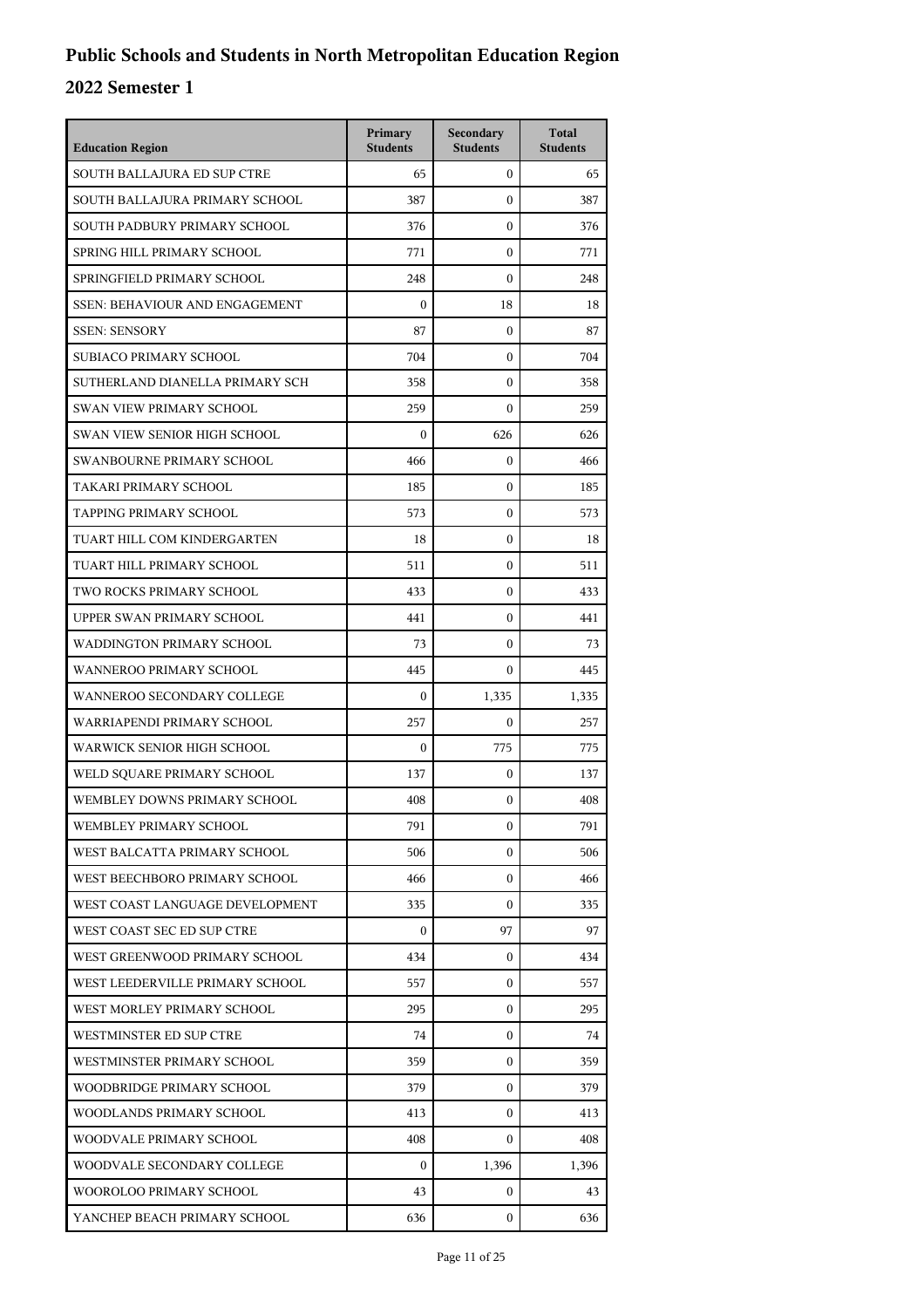| <b>Education Region</b>       | Primary<br><b>Students</b> | Secondary<br><b>Students</b> | <b>Total</b><br><b>Students</b> |
|-------------------------------|----------------------------|------------------------------|---------------------------------|
| YANCHEP LAGOON PRIMARY SCHOOL | 360                        | 0                            | 360                             |
| YANCHEP RISE PRIMARY SCHOOL   | 240                        |                              | 240                             |
| YANCHEP SECONDARY COLLEGE     | $\Omega$                   | 760                          | 760                             |
| YOKINE PRIMARY SCHOOL         | 337                        | 0                            | 337                             |
| YULUMA PRIMARY SCHOOL         | 291                        | $\Omega$                     | 291                             |
| TOTAL                         | 74,642                     | 42,467                       | 117,109                         |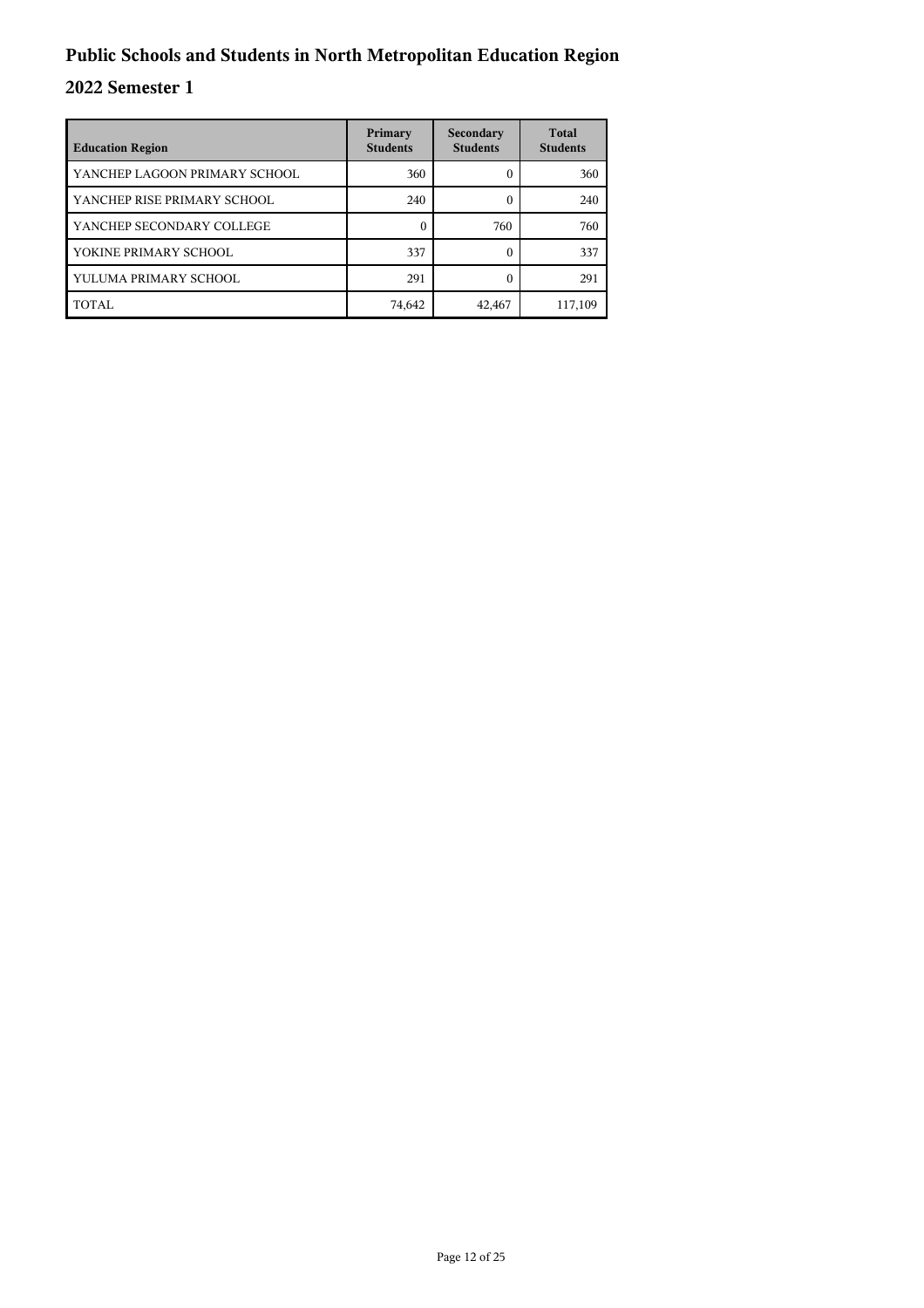## **Public Schools and Students in Pilbara Education Region**

| <b>Education Region</b>        | Primary<br><b>Students</b> | Secondary<br><b>Students</b> | <b>Total</b><br><b>Students</b> |
|--------------------------------|----------------------------|------------------------------|---------------------------------|
| <b>BALER PRIMARY SCHOOL</b>    | 547                        | 0                            | 547                             |
| BAYNTON WEST PRIMARY SCHOOL    | 813                        | $\overline{0}$               | 813                             |
| <b>CASSIA ED SUP CTRE</b>      | 26                         | 0                            | 26                              |
| CASSIA PRIMARY SCHOOL          | 555                        | $\overline{0}$               | 555                             |
| DAMPIER PRIMARY SCHOOL         | 207                        | $\theta$                     | 207                             |
| HEDLAND SENIOR HIGH SCHOOL     | $\mathbf{0}$               | 1,022                        | 1,022                           |
| JIGALONG REM COM SCHOOL        | 77                         | 22                           | 99                              |
| KARRATHA PRIMARY SCHOOL        | 272                        | $\boldsymbol{0}$             | 272                             |
| KARRATHA SENIOR HIGH SCHOOL    | $\mathbf{0}$               | 1,233                        | 1,233                           |
| MARBLE BAR PRIMARY SCHOOL      | 16                         | 15                           | 31                              |
| MILLARS WELL PRIMARY SCHOOL    | 259                        | $\boldsymbol{0}$             | 259                             |
| NEWMAN PRIMARY SCHOOL          | 265                        | 0                            | 265                             |
| NEWMAN SENIOR HIGH SCHOOL      | $\mathbf{0}$               | 287                          | 287                             |
| NORTH TOM PRICE PRIMARY SCHOOL | 271                        | $\overline{0}$               | 271                             |
| NULLAGINE PRIMARY SCHOOL       | 12                         | 12                           | 24                              |
| <b>ONSLOW PRIMARY SCHOOL</b>   | 116                        | 30                           | 146                             |
| PANNAWONICA PRIMARY SCHOOL     | 143                        | 28                           | 171                             |
| PARABURDOO PRIMARY SCHOOL      | 220                        | 0                            | 220                             |
| PEGS CREEK PRIMARY SCHOOL      | 214                        | $\overline{0}$               | 214                             |
| PORT HEDLAND PRIMARY SCHOOL    | 524                        | 0                            | 524                             |
| PORT HEDLAND SCHOOL OF THE AIR | 23                         | 0                            | 23                              |
| ROEBOURNE DISTRICT HIGH SCHOOL | 65                         | 63                           | 128                             |
| SOUTH HEDLAND PRIMARY SCHOOL   | 256                        | $\mathbf{0}$                 | 256                             |
| SOUTH NEWMAN PRIMARY SCHOOL    | 378                        | $\overline{0}$               | 378                             |
| TAMBREY PRIMARY SCHOOL         | 661                        | 0                            | 661                             |
| TOM PRICE PRIMARY SCHOOL       | 305                        | 0                            | 305                             |
| TOM PRICE SENIOR HIGH SCHOOL   | $\boldsymbol{0}$           | 313                          | 313                             |
| WICKHAM PRIMARY SCHOOL         | 373                        | 0                            | 373                             |
| YANDEYARRA REM COM SCHOOL      | 14                         | 6                            | 20                              |
| TOTAL                          | 6,612                      | 3,031                        | 9,643                           |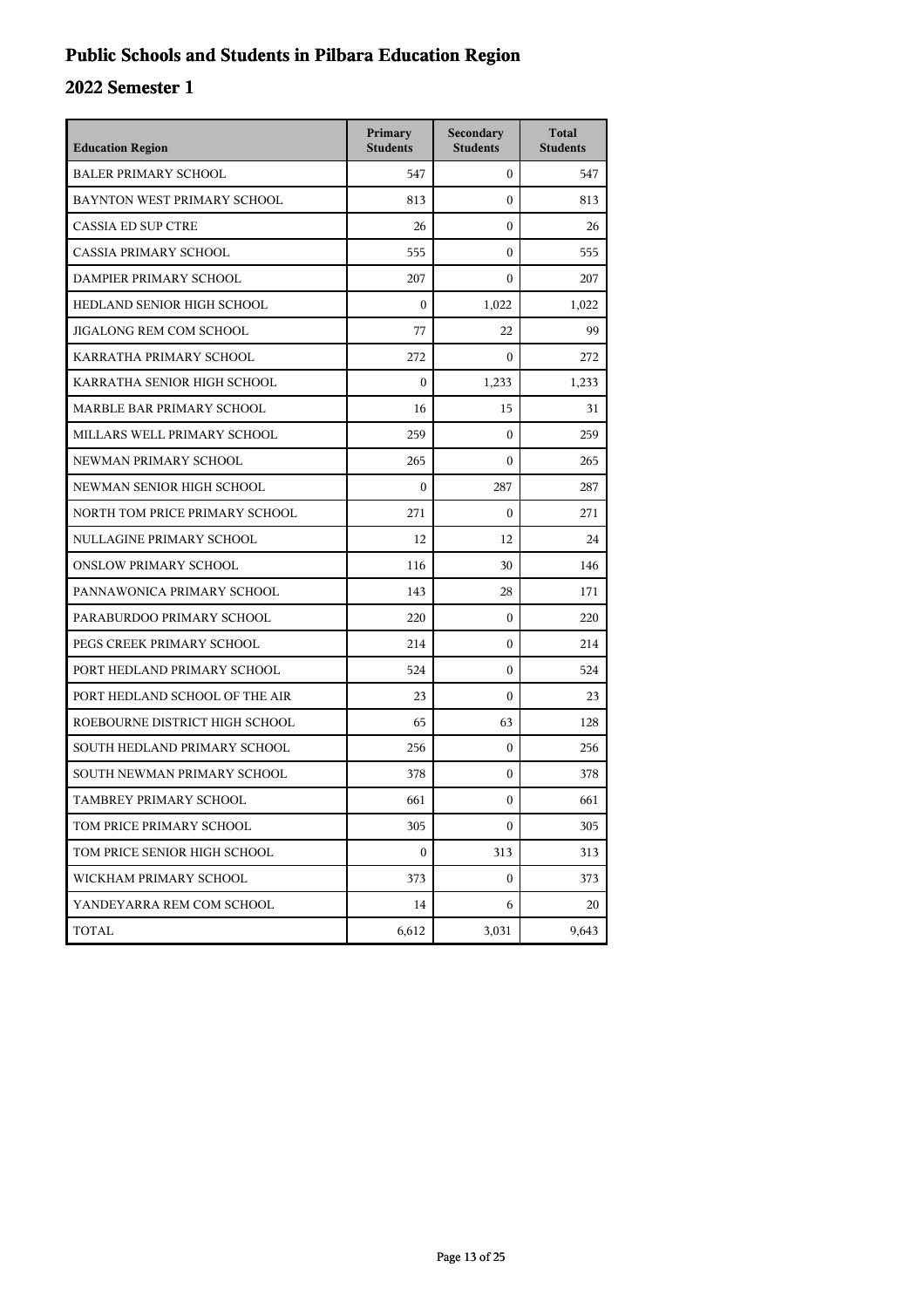| <b>Education Region</b>                | Primary<br><b>Students</b> | Secondary<br><b>Students</b> | <b>Total</b><br><b>Students</b> |
|----------------------------------------|----------------------------|------------------------------|---------------------------------|
| APPLECROSS PRIMARY SCHOOL              | 567                        | $\mathbf{0}$                 | 567                             |
| APPLECROSS SENIOR HIGH SCHOOL          | $\mathbf{0}$               | 1,767                        | 1,767                           |
| ARDROSS PRIMARY SCHOOL                 | 403                        | $\mathbf{0}$                 | 403                             |
| <b>ARMADALE ED SUP CTRE</b>            | $\boldsymbol{0}$           | 78                           | 78                              |
| ARMADALE PRIMARY SCHOOL                | 440                        | $\mathbf{0}$                 | 440                             |
| ARMADALE SENIOR HIGH SCHOOL            | $\boldsymbol{0}$           | 765                          | 765                             |
| ASHBURTON DRIVE PRIMARY SCHOOL         | 434                        | $\mathbf{0}$                 | 434                             |
| ASPIRI PRIMARY SCHOOL                  | 785                        | $\mathbf{0}$                 | 785                             |
| ATTADALE PRIMARY SCHOOL                | 397                        | $\mathbf{0}$                 | 397                             |
| <b>ATWELL COLLEGE</b>                  | $\Omega$                   | 1,261                        | 1,261                           |
| ATWELL PRIMARY SCHOOL                  | 605                        | $\mathbf{0}$                 | 605                             |
| AUBIN GROVE PRIMARY SCHOOL             | 1,024                      | $\mathbf{0}$                 | 1,024                           |
| <b>BALDIVIS GARDENS PRIMARY SCHOOL</b> | 476                        | $\mathbf{0}$                 | 476                             |
| <b>BALDIVIS PRIMARY SCHOOL</b>         | 526                        | $\mathbf{0}$                 | 526                             |
| <b>BALDIVIS SECONDARY COLLEGE</b>      | $\Omega$                   | 1,418                        | 1,418                           |
| <b>BANKSIA PARK PRIMARY SCHOOL</b>     | 283                        | $\mathbf{0}$                 | 283                             |
| BANNISTER CREEK PRIMARY SCHOOL         | 562                        | $\mathbf{0}$                 | 562                             |
| BATEMAN PRIMARY SCHOOL                 | 373                        | $\mathbf{0}$                 | 373                             |
| BEACONSFIELD PRIMARY SCHOOL            | 490                        | $\mathbf{0}$                 | 490                             |
| BECKENHAM PRIMARY SCHOOL               | 404                        | $\mathbf{0}$                 | 404                             |
| BEELIAR PRIMARY SCHOOL                 | 462                        | $\mathbf{0}$                 | 462                             |
| BEENYUP PRIMARY SCHOOL                 | 260                        | $\mathbf{0}$                 | 260                             |
| BELMAY PRIMARY SCHOOL                  | 203                        | $\mathbf{0}$                 | 203                             |
| <b>BELMONT CITY COLLEGE</b>            | $\boldsymbol{0}$           | 932                          | 932                             |
| BELMONT PRIMARY SCHOOL                 | 81                         | $\mathbf{0}$                 | 81                              |
| <b>BENTLEY PRIMARY SCHOOL</b>          | 225                        | $\boldsymbol{0}$             | 225                             |
| BERTRAM PRIMARY SCHOOL                 | 801                        | $\mathbf{0}$                 | 801                             |
| <b>BIBRA LAKE PRIMARY SCHOOL</b>       | 380                        | $\mathbf{0}$                 | 380                             |
| <b>BICTON PRIMARY SCHOOL</b>           | 504                        | 0                            | 504                             |
| BLETCHLEY PARK PRIMARY SCHOOL          | 814                        | 0                            | 814                             |
| BOORAGOON PRIMARY SCHOOL               | 422                        | $\mathbf{0}$                 | 422                             |
| BRAMFIELD PARK PRIMARY SCHOOL          | 349                        | $\mathbf{0}$                 | 349                             |
| BRENTWOOD PRIMARY SCHOOL               | 339                        | $\mathbf{0}$                 | 339                             |
| BROOKMAN PRIMARY SCHOOL                | 309                        | 0                            | 309                             |
| <b>BULL CREEK PRIMARY SCHOOL</b>       | 383                        | $\mathbf{0}$                 | 383                             |
| <b>BUNGAREE PRIMARY SCHOOL</b>         | 262                        | $\mathbf{0}$                 | 262                             |
| <b>BURRENDAH PRIMARY SCHOOL</b>        | 649                        | $\mathbf{0}$                 | 649                             |
| BYFORD COM KINDERGARTEN                | 13                         | $\mathbf{0}$                 | 13                              |
| BYFORD PRIMARY SCHOOL                  | 366                        | $\mathbf{0}$                 | 366                             |
| BYFORD SECONDARY COLLEGE               | 0                          | 1,481                        | 1,481                           |
| CALADENIA PRIMARY SCHOOL               | 933                        | $\bf{0}$                     | 933                             |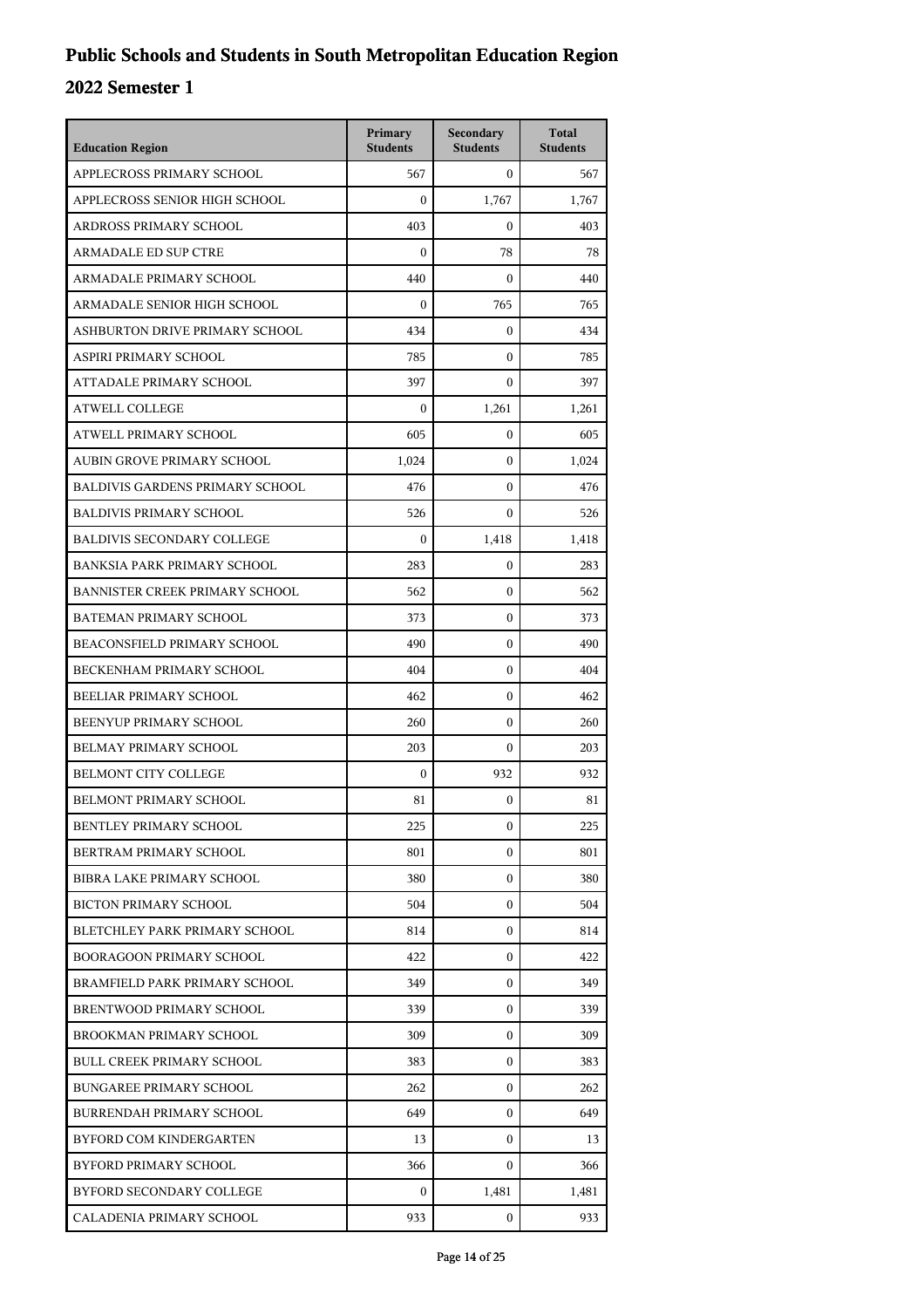| <b>Education Region</b>             | Primary<br><b>Students</b> | Secondary<br><b>Students</b> | <b>Total</b><br><b>Students</b> |
|-------------------------------------|----------------------------|------------------------------|---------------------------------|
| CALISTA PRIMARY SCHOOL              | 469                        | $\mathbf{0}$                 | 469                             |
| CAMPBELL PRIMARY SCHOOL             | 566                        | $\Omega$                     | 566                             |
| <b>CANNING COLLEGE</b>              | $\mathbf{0}$               | 200                          | 200                             |
| <b>CANNING VALE COLLEGE</b>         | $\boldsymbol{0}$           | 1,352                        | 1,352                           |
| CANNING VALE ED SUP CTRE            | 48                         | $\mathbf{0}$                 | 48                              |
| CANNING VALE PRIMARY SCHOOL         | 450                        | $\mathbf{0}$                 | 450                             |
| CANNINGTON COM ED SUP CTRE          | $\boldsymbol{0}$           | 128                          | 128                             |
| CANNINGTON COMMUNITY COLLEGE        | 290                        | 474                          | 764                             |
| CARALEE COMMUNITY SCHOOL            | 337                        | $\mathbf{0}$                 | 337                             |
| CARCOOLA PRIMARY SCHOOL             | 109                        | 0                            | 109                             |
| CARLISLE PRIMARY SCHOOL             | 297                        | $\mathbf{0}$                 | 297                             |
| <b>CARSON STREET SCHOOL</b>         | 68                         | $\Omega$                     | 68                              |
| <b>CASTLEREAGH SCHOOL</b>           | 25                         | 40                           | 65                              |
| <b>CECIL ANDREWS COLLEGE</b>        | $\boldsymbol{0}$           | 873                          | 873                             |
| CHALLIS COMMUNITY PRIMARY SCHOOL    | 893                        | $\mathbf{0}$                 | 893                             |
| <b>CHARTHOUSE PRIMARY SCHOOL</b>    | 472                        | $\mathbf{0}$                 | 472                             |
| <b>CLIFTON HILLS PRIMARY SCHOOL</b> | 434                        | $\mathbf{0}$                 | 434                             |
| <b>CLOVERDALE ED SUP CTRE</b>       | 78                         | $\mathbf{0}$                 | 78                              |
| <b>CLOVERDALE PRIMARY SCHOOL</b>    | 336                        | $\mathbf{0}$                 | 336                             |
| <b>COASTAL LAKES COLLEGE</b>        | $\boldsymbol{0}$           | 894                          | 894                             |
| <b>COLLIER PRIMARY SCHOOL</b>       | 275                        | $\mathbf{0}$                 | 275                             |
| <b>COMET BAY COLLEGE</b>            | $\boldsymbol{0}$           | 1,715                        | 1,715                           |
| <b>COMET BAY PRIMARY SCHOOL</b>     | 751                        | $\mathbf{0}$                 | 751                             |
| <b>COMO PRIMARY SCHOOL</b>          | 433                        | $\mathbf{0}$                 | 433                             |
| COMO SECONDARY COLLEGE              | $\mathbf{0}$               | 803                          | 803                             |
| COODANUP COLLEGE                    | 0                          | 825                          | 825                             |
| <b>COOGEE PRIMARY SCHOOL</b>        | 567                        | $\Omega$                     | 567                             |
| COOLBELLUP COMMUNITY SCHOOL         | 182                        | $\mathbf{0}$                 | 182                             |
| COOLBELLUP LEARNING CENTRE          | 48                         | $\mathbf{0}$                 | 48                              |
| COOLOONGUP PRIMARY SCHOOL           | 341                        | $\mathbf{0}$                 | 341                             |
| <b>CURTIN PRIMARY SCHOOL</b>        | 132                        | $\Omega$                     | 132                             |
| DARLING RANGE SPORTS COLLEGE        | $\mathbf{0}$               | 1,056                        | 1,056                           |
| DAWSON PARK PRIMARY SCHOOL          | 482                        | $\mathbf{0}$                 | 482                             |
| DUDLEY PARK PRIMARY SCHOOL          | 393                        | $\mathbf{0}$                 | 393                             |
| DWELLINGUP PRIMARY SCHOOL           | 48                         | 0                            | 48                              |
| EAST FREMANTLE PRIMARY SCHOOL       | 428                        | $\mathbf{0}$                 | 428                             |
| EAST HAMILTON HILL PRIMARY SCH      | 221                        | $\mathbf{0}$                 | 221                             |
| EAST KENWICK PRIMARY SCHOOL         | 376                        | $\mathbf{0}$                 | 376                             |
| EAST MADDINGTON PRIMARY SCHOOL      | 420                        | $\mathbf{0}$                 | 420                             |
| EAST VIC PARK PRIMARY SCHOOL        | 383                        | 0                            | 383                             |
| EAST VICTORIA PARK ED SUP CTRE      | 35                         | $\mathbf{0}$                 | 35                              |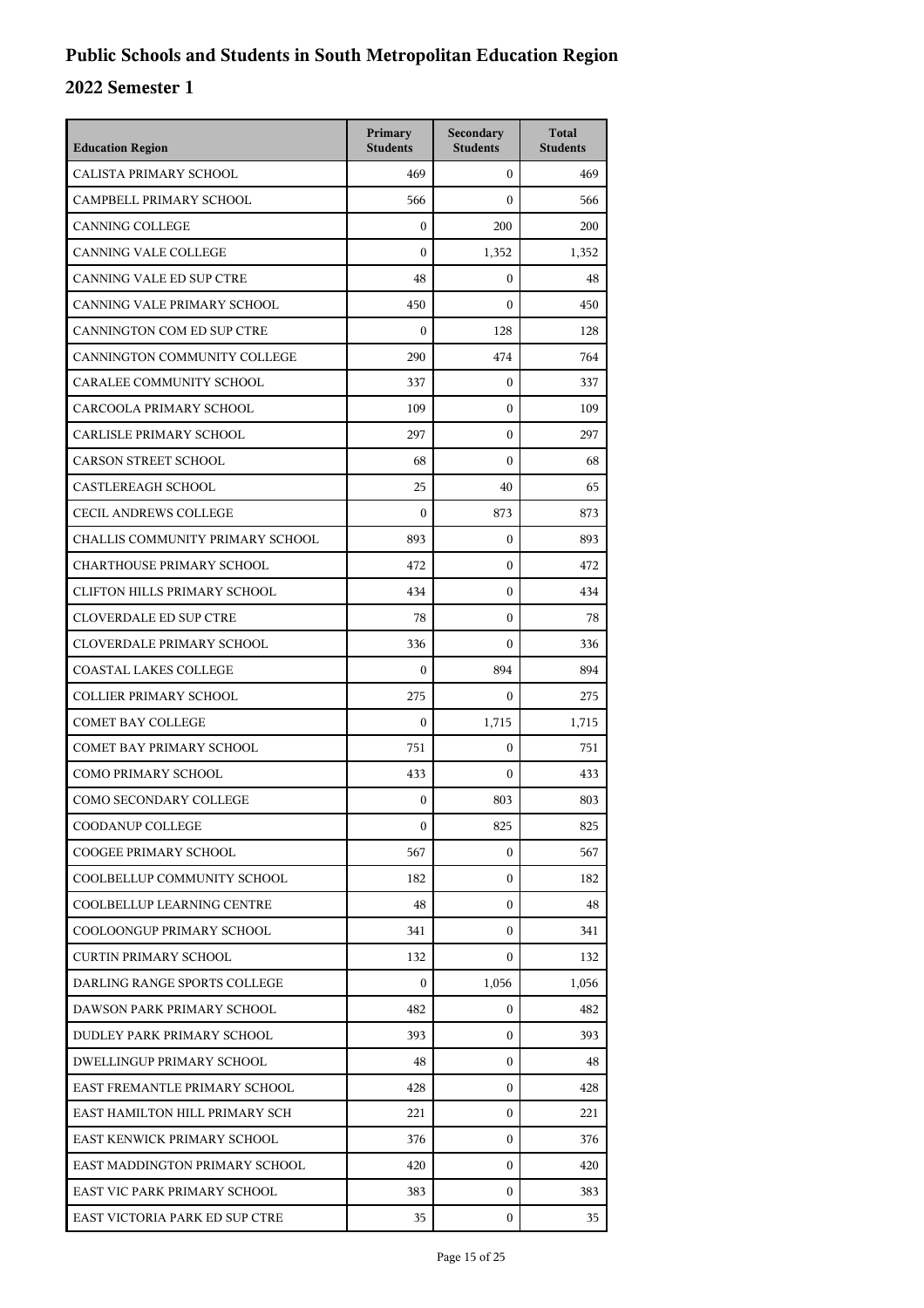| <b>Education Region</b>               | Primary<br><b>Students</b> | Secondary<br><b>Students</b> | <b>Total</b><br><b>Students</b> |
|---------------------------------------|----------------------------|------------------------------|---------------------------------|
| EAST WAIKIKI PRIMARY SCHOOL           | 395                        | $\mathbf{0}$                 | 395                             |
| EDNEY PRIMARY SCHOOL                  | 443                        | $\mathbf{0}$                 | 443                             |
| <b>ENDEAVOUR ED SUP CTRE</b>          | 45                         | $\mathbf{0}$                 | 45                              |
| ENDEAVOUR PRIMARY SCHOOL              | 405                        | $\mathbf{0}$                 | 405                             |
| <b>EXCELSIOR PRIMARY SCHOOL</b>       | 394                        | $\mathbf{0}$                 | 394                             |
| <b>FALCON PRIMARY SCHOOL</b>          | 506                        | $\mathbf{0}$                 | 506                             |
| <b>FALLS ROAD PRIMARY SCHOOL</b>      | 319                        | $\mathbf{0}$                 | 319                             |
| FOREST CRESCENT PRIMARY SCHOOL        | 667                        | $\mathbf{0}$                 | 667                             |
| FORRESTDALE PRIMARY SCHOOL            | 249                        | $\mathbf{0}$                 | 249                             |
| FORRESTFIELD PRIMARY SCHOOL           | 185                        | $\mathbf{0}$                 | 185                             |
| FREMANTLE COLLEGE                     | $\boldsymbol{0}$           | 1,278                        | 1,278                           |
| FREMANTLE LANG DEV CTR                | 185                        | $\mathbf{0}$                 | 185                             |
| FREMANTLE PRIMARY SCHOOL              | 281                        | $\mathbf{0}$                 | 281                             |
| GIBBS STREET PRIMARY SCHOOL           | 556                        | $\mathbf{0}$                 | 556                             |
| <b>GILMORE COLLEGE</b>                | $\boldsymbol{0}$           | 1,172                        | 1,172                           |
| <b>GLENCOE PRIMARY SCHOOL</b>         | 387                        | $\mathbf{0}$                 | 387                             |
| <b>GOLDEN BAY PRIMARY SCHOOL</b>      | 469                        | $\mathbf{0}$                 | 469                             |
| <b>GOOSEBERRY HILL PRIMARY SCHOOL</b> | 445                        | $\mathbf{0}$                 | 445                             |
| <b>GOSNELLS PRIMARY SCHOOL</b>        | 433                        | $\mathbf{0}$                 | 433                             |
| <b>GREENFIELDS PRIMARY SCHOOL</b>     | 372                        | $\mathbf{0}$                 | 372                             |
| <b>GROVELANDS PRIMARY SCHOOL</b>      | 356                        | $\mathbf{0}$                 | 356                             |
| <b>GWYNNE PARK ED SUP CTRE</b>        | 76                         | $\mathbf{0}$                 | 76                              |
| <b>GWYNNE PARK PRIMARY SCHOOL</b>     | 481                        | $\mathbf{0}$                 | 481                             |
| <b>HALLS HEAD COLLEGE</b>             | $\boldsymbol{0}$           | 1,419                        | 1,419                           |
| <b>HALLS HEAD COLLEGE ESC</b>         | $\boldsymbol{0}$           | 57                           | 57                              |
| HALLS HEAD PRIMARY SCHOOL             | 370                        | $\mathbf{0}$                 | 370                             |
| HAMMOND PARK PRIMARY SCHOOL           | 915                        | $\mathbf{0}$                 | 915                             |
| HAMMOND PARK SECONDARY COLLEGE        | $\boldsymbol{0}$           | 554                          | 554                             |
| HARMONY PRIMARY SCHOOL                | 527                        | $\mathbf{0}$                 | 527                             |
| HARRISDALE PRIMARY SCHOOL             | 1,157                      | 0                            | 1,157                           |
| HARRISDALE SENIOR HIGH SCHOOL         | $\mathbf{0}$               | 2.000                        | 2,000                           |
| HAZEL ORME COM KINDERGARTEN           | 29                         | $\mathbf{0}$                 | 29                              |
| HIGH WYCOMBE PRIMARY SCHOOL           | 390                        | $\mathbf{0}$                 | 390                             |
| HILLMAN PRIMARY SCHOOL                | 252                        | $\mathbf{0}$                 | 252                             |
| HILTON PRIMARY SCHOOL                 | 288                        | 0                            | 288                             |
| HONEYWOOD PRIMARY SCHOOL              | 584                        | $\mathbf{0}$                 | 584                             |
| HUNTINGDALE PRIMARY SCHOOL            | 558                        | $\mathbf{0}$                 | 558                             |
| JANDAKOT PRIMARY SCHOOL               | 533                        | $\mathbf{0}$                 | 533                             |
| JARRAHDALE PRIMARY SCHOOL             | 63                         | 0                            | 63                              |
| JOHN CURTIN COLLEGE OF THE ARTS       | $\mathbf{0}$               | 1,817                        | 1,817                           |
| JOHN TONKIN COLLEGE                   | $\mathbf{0}$               | 668                          | 668                             |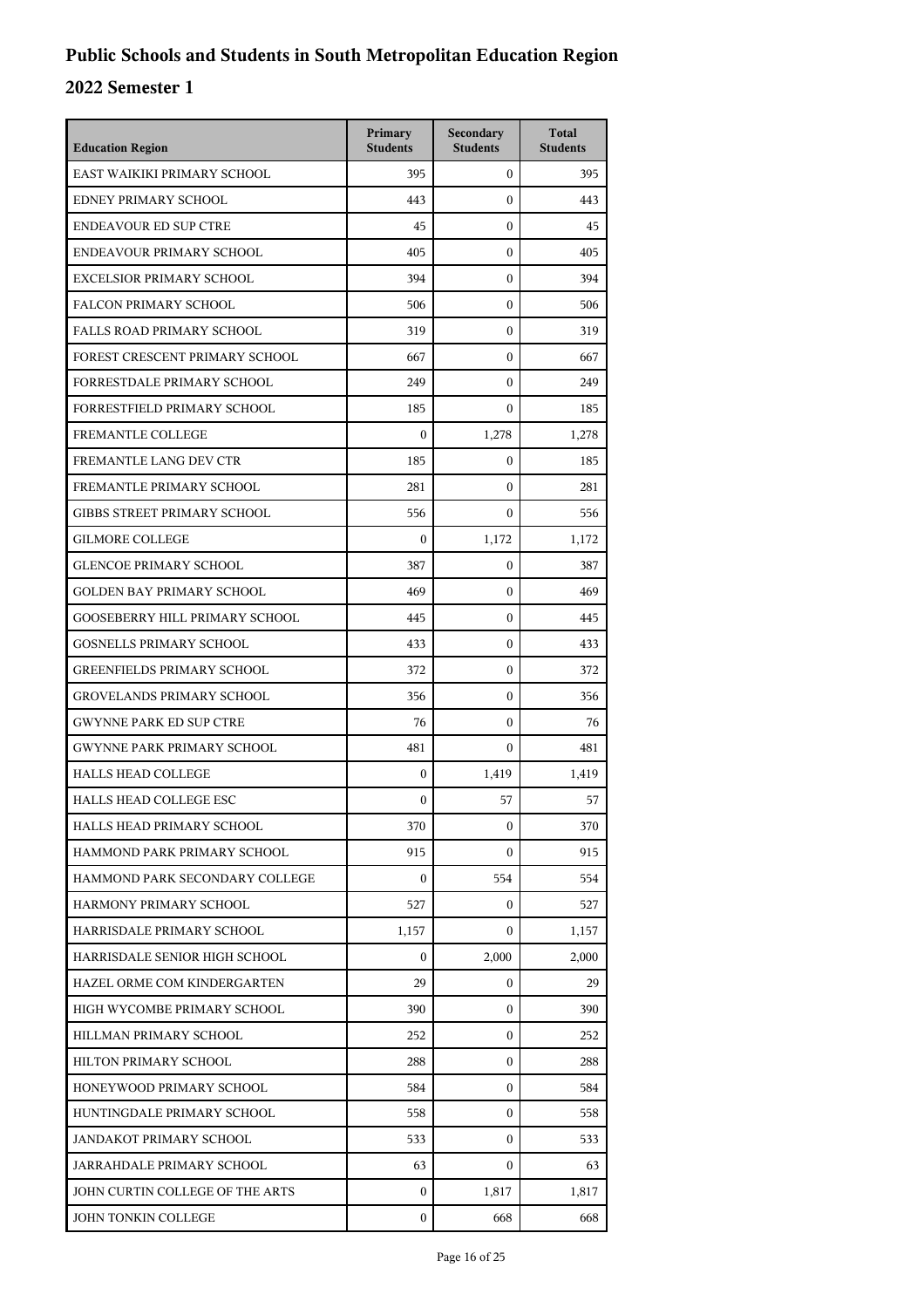| <b>Education Region</b>           | Primary<br><b>Students</b> | Secondary<br><b>Students</b> | <b>Total</b><br><b>Students</b> |
|-----------------------------------|----------------------------|------------------------------|---------------------------------|
| JOHN TONKIN COLLEGE ESC           | $\boldsymbol{0}$           | 37                           | 37                              |
| KALAMUNDA PRI ED SUP CTRE         | 69                         | $\mathbf{0}$                 | 69                              |
| KALAMUNDA PRIMARY SCHOOL          | 364                        | $\mathbf{0}$                 | 364                             |
| KALAMUNDA SEC ED SUP CTRE         | $\boldsymbol{0}$           | 48                           | 48                              |
| KALAMUNDA SENIOR HIGH SCHOOL      | $\theta$                   | 1,232                        | 1,232                           |
| KARDINYA PRIMARY SCHOOL           | 355                        | $\mathbf{0}$                 | 355                             |
| KELMSCOTT PRIMARY SCHOOL          | 323                        | $\mathbf{0}$                 | 323                             |
| KELMSCOTT SENIOR HIGH SCHOOL      | $\boldsymbol{0}$           | 1,248                        | 1,248                           |
| KENSINGTON PRIMARY SCHOOL         | 441                        | $\mathbf{0}$                 | 441                             |
| KENSINGTON SECONDARY SCHOOL       | $\boldsymbol{0}$           | 62                           | 62                              |
| KENT STREET SENIOR HIGH SCHOOL    | $\mathbf{0}$               | 1,083                        | 1,083                           |
| <b>KENWICK SCHOOL</b>             | 32                         | 54                           | 86                              |
| KEWDALE PRIMARY SCHOOL            | 266                        | $\mathbf{0}$                 | 266                             |
| KINDAIMANNA COM KINDERGARTEN      | 13                         | $\mathbf{0}$                 | 13                              |
| KINGSLEY PRIMARY SCHOOL           | 228                        | $\mathbf{0}$                 | 228                             |
| KOORANA ED SUP CTRE               | 42                         | $\mathbf{0}$                 | 42                              |
| KOORANA PRIMARY SCHOOL            | 347                        | $\mathbf{0}$                 | 347                             |
| LAKELAND SENIOR HIGH SCHOOL       | $\boldsymbol{0}$           | 526                          | 526                             |
| LAKELANDS PRIMARY SCHOOL          | 677                        | $\mathbf{0}$                 | 677                             |
| LATHLAIN PRIMARY SCHOOL           | 579                        | $\mathbf{0}$                 | 579                             |
| <b>LEDA ED SUP CTRE</b>           | 71                         | $\mathbf{0}$                 | 71                              |
| LEDA PRIMARY SCHOOL               | 605                        | $\mathbf{0}$                 | 605                             |
| LEEMING PRIMARY SCHOOL            | 348                        | $\mathbf{0}$                 | 348                             |
| LEEMING SENIOR HIGH SCHOOL        | $\boldsymbol{0}$           | 1,135                        | 1,135                           |
| LEEMING SHS ED SUP CTRE           | $\boldsymbol{0}$           | 145                          | 145                             |
| LESMURDIE PRIMARY SCHOOL          | 307                        | 0                            | 307                             |
| LESMURDIE SENIOR HIGH SCHOOL      | $\boldsymbol{0}$           | 1,023                        | 1,023                           |
| LYNWOOD SENIOR HIGH SCHOOL        | $\boldsymbol{0}$           | 1,136                        | 1,136                           |
| <b>MADDINGTON ED SUP CTRE</b>     | 56                         | 0                            | 56                              |
| MADDINGTON PRIMARY SCHOOL         | 214                        | $\mathbf{0}$                 | 214                             |
| MAIDA VALE PRIMARY SCHOOL         | 416                        | $\mathbf{0}$                 | 416                             |
| MAKYBE RISE PRIMARY SCHOOL        | 832                        | $\mathbf{0}$                 | 832                             |
| <b>MALIBU SCHOOL</b>              | 52                         | 62                           | 114                             |
| MANDURAH PRIMARY SCHOOL           | 263                        | $\mathbf{0}$                 | 263                             |
| MANNING PRIMARY SCHOOL            | 432                        | $\mathbf{0}$                 | 432                             |
| MARRI GROVE PRIMARY SCHOOL        | 504                        | $\mathbf{0}$                 | 504                             |
| MCDOUGALL PARK COM KINDERGARTEN   | 32                         | $\mathbf{0}$                 | 32                              |
| <b>MEADOW SPRINGS ED SUP CTRE</b> | 73                         | $\mathbf{0}$                 | 73                              |
| MEADOW SPRINGS PRIMARY SCHOOL     | 494                        | 0                            | 494                             |
| MEDINA PRIMARY SCHOOL             | 156                        | $\mathbf{0}$                 | 156                             |
| MELVILLE PRIMARY SCHOOL           | 666                        | $\mathbf{0}$                 | 666                             |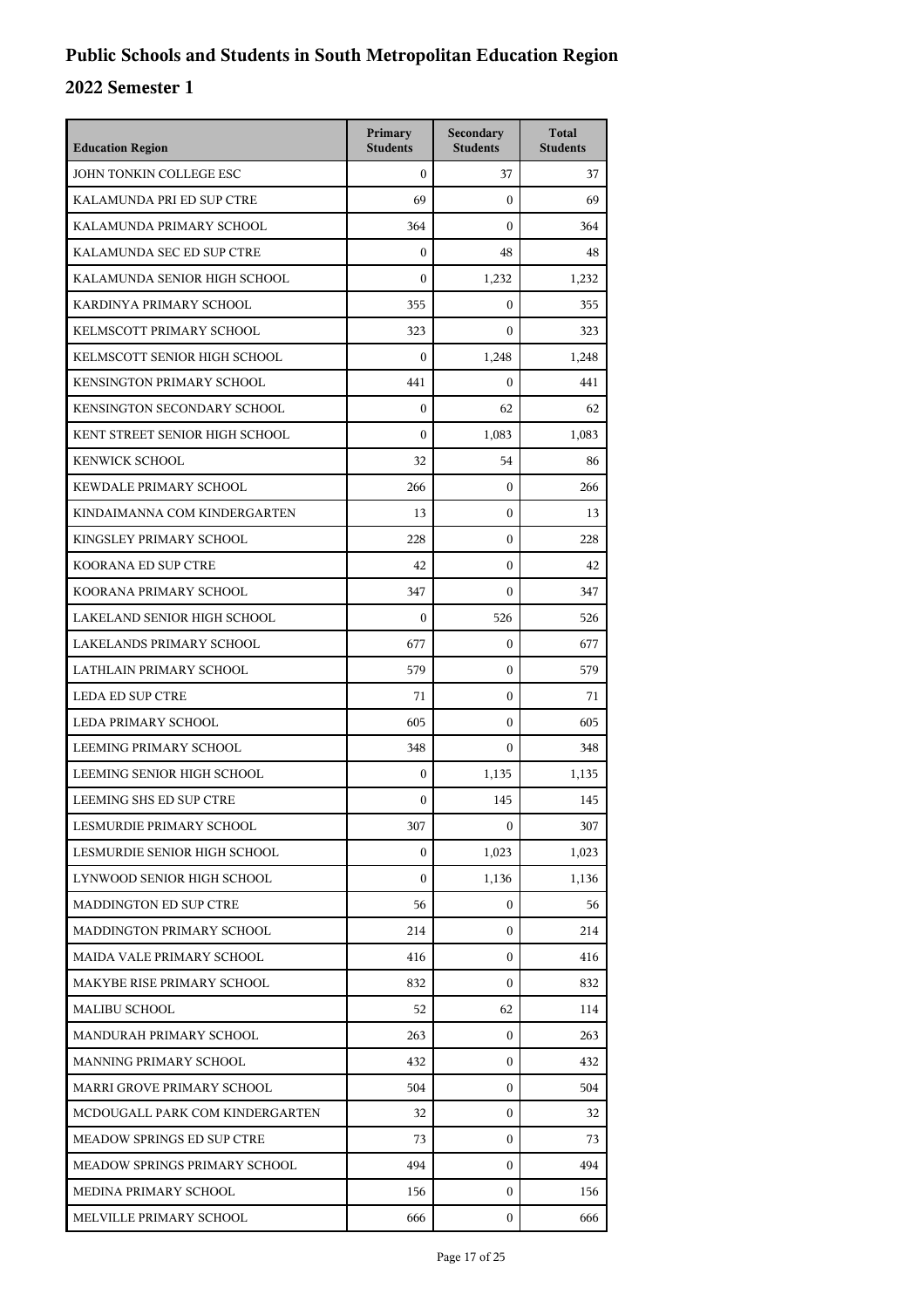| <b>Education Region</b>           | Primary<br><b>Students</b> | Secondary<br><b>Students</b> | <b>Total</b><br><b>Students</b> |
|-----------------------------------|----------------------------|------------------------------|---------------------------------|
| MELVILLE SENIOR HIGH SCHOOL       | $\theta$                   | 1,358                        | 1,358                           |
| MILLEN PRIMARY SCHOOL             | 532                        | $\mathbf{0}$                 | 532                             |
| MOUNT PLEASANT PRIMARY SCHOOL     | 551                        | $\mathbf{0}$                 | 551                             |
| MUNDIJONG PRIMARY SCHOOL          | 191                        | $\mathbf{0}$                 | 191                             |
| NEERIGEN BROOK PRIMARY SCHOOL     | 377                        | $\mathbf{0}$                 | 377                             |
| NEWTON PRIMARY SCHOOL             | 272                        | $\mathbf{0}$                 | 272                             |
| NORTH DANDALUP PRIMARY SCHOOL     | 129                        | $\mathbf{0}$                 | 129                             |
| NORTH FREMANTLE PRIMARY SCHOOL    | 166                        | $\mathbf{0}$                 | 166                             |
| NORTH HARRISDALE PRIMARY SCHOOL   | 452                        | $\mathbf{0}$                 | 452                             |
| <b>NORTH LAKE SENIOR CAMPUS</b>   | $\Omega$                   | 221                          | 221                             |
| NORTH MANDURAH PRIMARY SCHOOL     | 332                        | $\mathbf{0}$                 | 332                             |
| NORTH PARMELIA PRIMARY SCHOOL     | 308                        | $\mathbf{0}$                 | 308                             |
| OAKWOOD PRIMARY SCHOOL            | 852                        | $\mathbf{0}$                 | 852                             |
| OBERTHUR PRIMARY SCHOOL           | 645                        | $\mathbf{0}$                 | 645                             |
| OCEAN ROAD PRIMARY SCHOOL         | 642                        | $\mathbf{0}$                 | 642                             |
| ORANGE GROVE PRIMARY SCHOOL       | 153                        | $\mathbf{0}$                 | 153                             |
| ORELIA PRIMARY SCHOOL             | 326                        | $\mathbf{0}$                 | 326                             |
| PALMYRA PRIMARY SCHOOL            | 525                        | $\mathbf{0}$                 | 525                             |
| PARKWOOD PRIMARY SCHOOL           | 549                        | $\mathbf{0}$                 | 549                             |
| PEEL LANG DEV SCH                 | 278                        | $\mathbf{0}$                 | 278                             |
| PHOENIX PRIMARY SCHOOL            | 259                        | $\mathbf{0}$                 | 259                             |
| PIARA WATERS PRIMARY SCHOOL       | 959                        | $\mathbf{0}$                 | 959                             |
| PICKERING BROOK PRIMARY SCHOOL    | 74                         | $\mathbf{0}$                 | 74                              |
| PINE VIEW PRIMARY SCHOOL          | 154                        | $\mathbf{0}$                 | 154                             |
| PINEVIEW COM KINDERGARTEN         | 6                          | $\mathbf{0}$                 | 6                               |
| PINJARRA PRIMARY SCHOOL           | 612                        | $\boldsymbol{0}$             | 612                             |
| PINJARRA SENIOR HIGH SCHOOL       | $\Omega$                   | 741                          | 741                             |
| PORT KENNEDY PRIMARY SCHOOL       | 403                        | $\mathbf{0}$                 | 403                             |
| <b>OUEENS PARK PRIMARY SCHOOL</b> | 296                        | 0                            | 296                             |
| RANFORD PRIMARY SCHOOL            | 709                        | $\mathbf{0}$                 | 709                             |
| REDCLIFFE PRIMARY SCHOOL          | 291                        | $\mathbf{0}$                 | 291                             |
| RICHMOND PRIMARY SCHOOL           | 440                        | $\Omega$                     | 440                             |
| RIDGE VIEW SECONDARY COLLEGE      | 0                          | 736                          | 736                             |
| RIVA PRIMARY SCHOOL               | 414                        | 0                            | 414                             |
| RIVERGUMS PRIMARY SCHOOL          | 610                        | $\Omega$                     | 610                             |
| RIVERSIDE ED SUP CTRE             | 66                         | $\mathbf{0}$                 | 66                              |
| RIVERSIDE PRIMARY SCHOOL          | 473                        | $\mathbf{0}$                 | 473                             |
| RIVERTON ED SUP CTRE              | 38                         | $\mathbf{0}$                 | 38                              |
| RIVERTON PRIMARY SCHOOL           | 633                        | 0                            | 633                             |
| RIVERVALE PRIMARY SCHOOL          | 225                        | $\mathbf{0}$                 | 225                             |
| ROCKINGHAM BEACH ED SUP CTRE      | 60                         | $\mathbf{0}$                 | 60                              |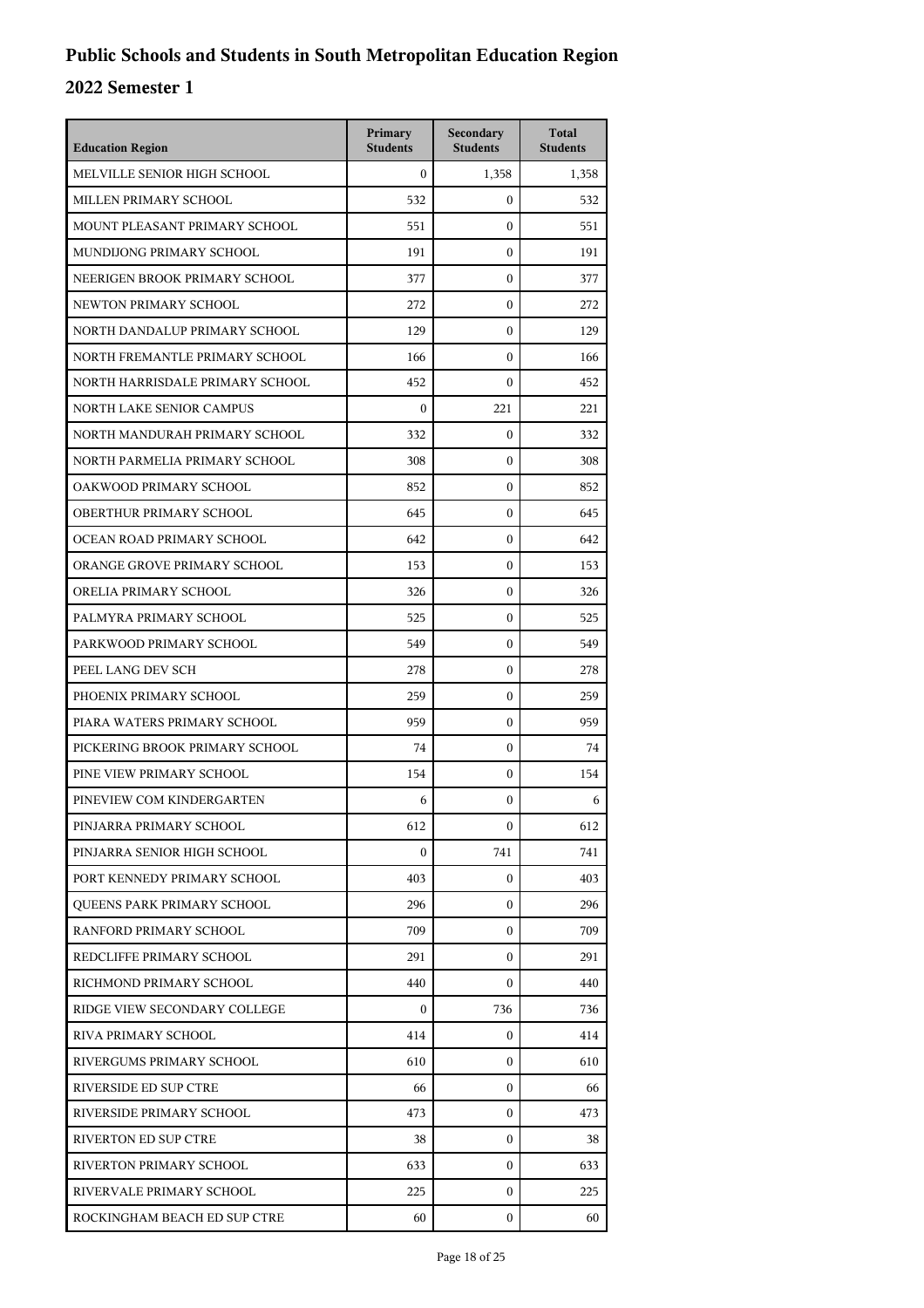| <b>Education Region</b>         | Primary<br><b>Students</b> | Secondary<br><b>Students</b> | <b>Total</b><br><b>Students</b> |
|---------------------------------|----------------------------|------------------------------|---------------------------------|
| ROCKINGHAM BEACH PRIMARY SCHOOL | 442                        | $\Omega$                     | 442                             |
| ROCKINGHAM LAKES PRIMARY SCHOOL | 468                        | $\mathbf{0}$                 | 468                             |
| ROCKINGHAM SENIOR HIGH SCHOOL   | $\boldsymbol{0}$           | 997                          | 997                             |
| ROCKINGHAM SHS ED SUP CTRE      | $\boldsymbol{0}$           | 79                           | 79                              |
| ROLEYSTONE COMMUNITY COLLEGE    | 542                        | 246                          | 788                             |
| ROSSMOYNE COM KINDERGARTEN      | 34                         | $\mathbf{0}$                 | 34                              |
| ROSSMOYNE PRIMARY SCHOOL        | 407                        | $\mathbf{0}$                 | 407                             |
| ROSSMOYNE SENIOR HIGH SCHOOL    | $\boldsymbol{0}$           | 2,474                        | 2,474                           |
| ROSTRATA PRIMARY SCHOOL         | 984                        | $\mathbf{0}$                 | 984                             |
| SAFETY BAY PRIMARY SCHOOL       | 614                        | $\Omega$                     | 614                             |
| SAFETY BAY SENIOR HIGH SCHOOL   | $\theta$                   | 1,248                        | 1,248                           |
| <b>SAMSON PRIMARY SCHOOL</b>    | 338                        | $\mathbf{0}$                 | 338                             |
| SEAFORTH PRIMARY SCHOOL         | 199                        | $\mathbf{0}$                 | 199                             |
| SECRET HARBOUR PRIMARY SCHOOL   | 662                        | $\mathbf{0}$                 | 662                             |
| SERPENTINE PRIMARY SCHOOL       | 190                        | $\mathbf{0}$                 | 190                             |
| SETTLERS PRIMARY SCHOOL         | 672                        | $\Omega$                     | 672                             |
| <b>SEVENOAKS SENIOR COLLEGE</b> | $\Omega$                   | 459                          | 459                             |
| SHELLEY PRIMARY SCHOOL          | 422                        | $\mathbf{0}$                 | 422                             |
| SHEOAK GROVE PRIMARY SCHOOL     | 397                        | $\mathbf{0}$                 | 397                             |
| SINGLETON PRIMARY SCHOOL        | 648                        | $\mathbf{0}$                 | 648                             |
| SOUTH COOGEE PRIMARY SCHOOL     | 469                        | $\mathbf{0}$                 | 469                             |
| SOUTH EAST METRO LANG DEV CTR   | 210                        | $\mathbf{0}$                 | 210                             |
| SOUTH HALLS HEAD PRIMARY SCHOOL | 578                        | $\mathbf{0}$                 | 578                             |
| SOUTH LAKE PRIMARY SCHOOL       | 264                        | $\mathbf{0}$                 | 264                             |
| SOUTH PERTH PRIMARY SCHOOL      | 349                        | $\mathbf{0}$                 | 349                             |
| SOUTH THORNLIE PRIMARY SCHOOL   | 421                        | 0                            | 421                             |
| SOUTHERN GROVE PRIMARY SCHOOL   | 494                        | $\mathbf{0}$                 | 494                             |
| <b>SOUTHERN RIVER COLLEGE</b>   | $\mathbf{0}$               | 958                          | 958                             |
| SOUTHWELL PRIMARY SCHOOL        | 74                         | $\mathbf{0}$                 | 74                              |
| SPEARWOOD ALTERNATIVE SCHOOL    | 98                         | 0                            | 98                              |
| SPEARWOOD PRIMARY SCHOOL        | 120                        | 0                            | 120                             |
| SPRING ROAD COM KINDERGARTEN    | 19                         | $\mathbf{0}$                 | 19                              |
| <b>SUCCESS PRIMARY SCHOOL</b>   | 704                        | $\mathbf{0}$                 | 704                             |
| THORNLIE PRIMARY SCHOOL         | 340                        | 0                            | 340                             |
| THORNLIE SENIOR HIGH SCHOOL     | 0                          | 1,074                        | 1,074                           |
| TREEBY PRIMARY SCHOOL           | 250                        | 0                            | 250                             |
| TUART RISE PRIMARY SCHOOL       | 753                        | $\mathbf{0}$                 | 753                             |
| VICTORIA PARK PRIMARY SCHOOL    | 470                        | $\mathbf{0}$                 | 470                             |
| WAIKIKI PRIMARY SCHOOL          | 356                        | $\mathbf{0}$                 | 356                             |
| WALLISTON PRIMARY SCHOOL        | 275                        | $\Omega$                     | 275                             |
| WARNBRO COM HIGH SCHOOL ES CTRE | 0                          | 95                           | 95                              |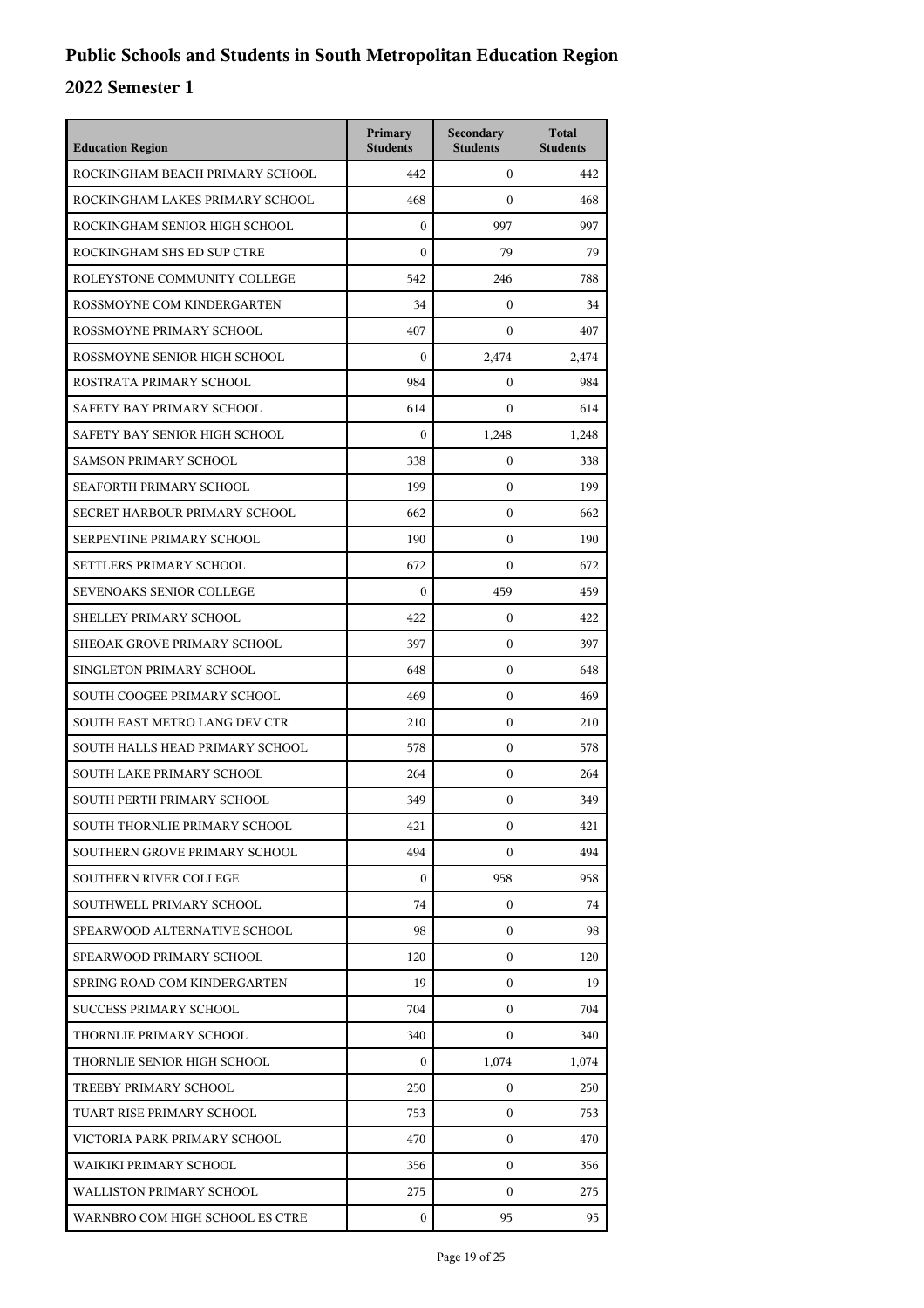| <b>Education Region</b>         | Primary<br><b>Students</b> | Secondary<br><b>Students</b> | <b>Total</b><br><b>Students</b> |
|---------------------------------|----------------------------|------------------------------|---------------------------------|
| WARNBRO COMMUNITY HIGH SCHOOL   | $\Omega$                   | 901                          | 901                             |
| WARNBRO PRIMARY SCHOOL          | 247                        | $\theta$                     | 247                             |
| WAROONA DISTRICT HIGH SCHOOL    | 164                        | 95                           | 259                             |
| WATTLE GROVE PRIMARY SCHOOL     | 874                        | $\mathbf{0}$                 | 874                             |
| WELLARD PRIMARY SCHOOL          | 758                        | $\theta$                     | 758                             |
| WEST BYFORD PRIMARY SCHOOL      | 800                        | $\mathbf{0}$                 | 800                             |
| WEST LEEMING PRIMARY SCHOOL     | 454                        | $\theta$                     | 454                             |
| WESTFIELD PARK PRIMARY SCHOOL   | 281                        | $\boldsymbol{0}$             | 281                             |
| WHITE GUM VALLEY PRIMARY SCHOOL | 283                        | $\mathbf{0}$                 | 283                             |
| WILLANDRA PRIMARY SCHOOL        | 595                        | $\theta$                     | 595                             |
| WILLETTON PRIMARY SCHOOL        | 632                        | $\theta$                     | 632                             |
| WILLETTON SENIOR HIGH SCHOOL    | $\Omega$                   | 2,622                        | 2,622                           |
| WILSON PRIMARY SCHOOL           | 255                        | $\mathbf{0}$                 | 255                             |
| WINTERFOLD PRIMARY SCHOOL       | 343                        | $\theta$                     | 343                             |
| WINTHROP PRIMARY SCHOOL         | 587                        | $\boldsymbol{0}$             | 587                             |
| WIRRABIRRA ED SUP CTRE          | 52                         | $\mathbf{0}$                 | 52                              |
| WIRRABIRRA PRIMARY SCHOOL       | 400                        | $\Omega$                     | 400                             |
| WOODLAND GROVE PRIMARY SCHOOL   | 672                        | $\mathbf{0}$                 | 672                             |
| WOODLUPINE PRIMARY SCHOOL       | 255                        | $\theta$                     | 255                             |
| YALE PRIMARY SCHOOL             | 440                        | $\mathbf{0}$                 | 440                             |
| YANGEBUP PRIMARY SCHOOL         | 279                        | $\mathbf{0}$                 | 279                             |
| YARRALINKA PRIMARY SCHOOL       | 87                         | $\theta$                     | 87                              |
| YULE BROOK COLLEGE              | $\mathbf{0}$               | 318                          | 318                             |
| TOTAL                           | 84,206                     | 47,440                       | 131,646                         |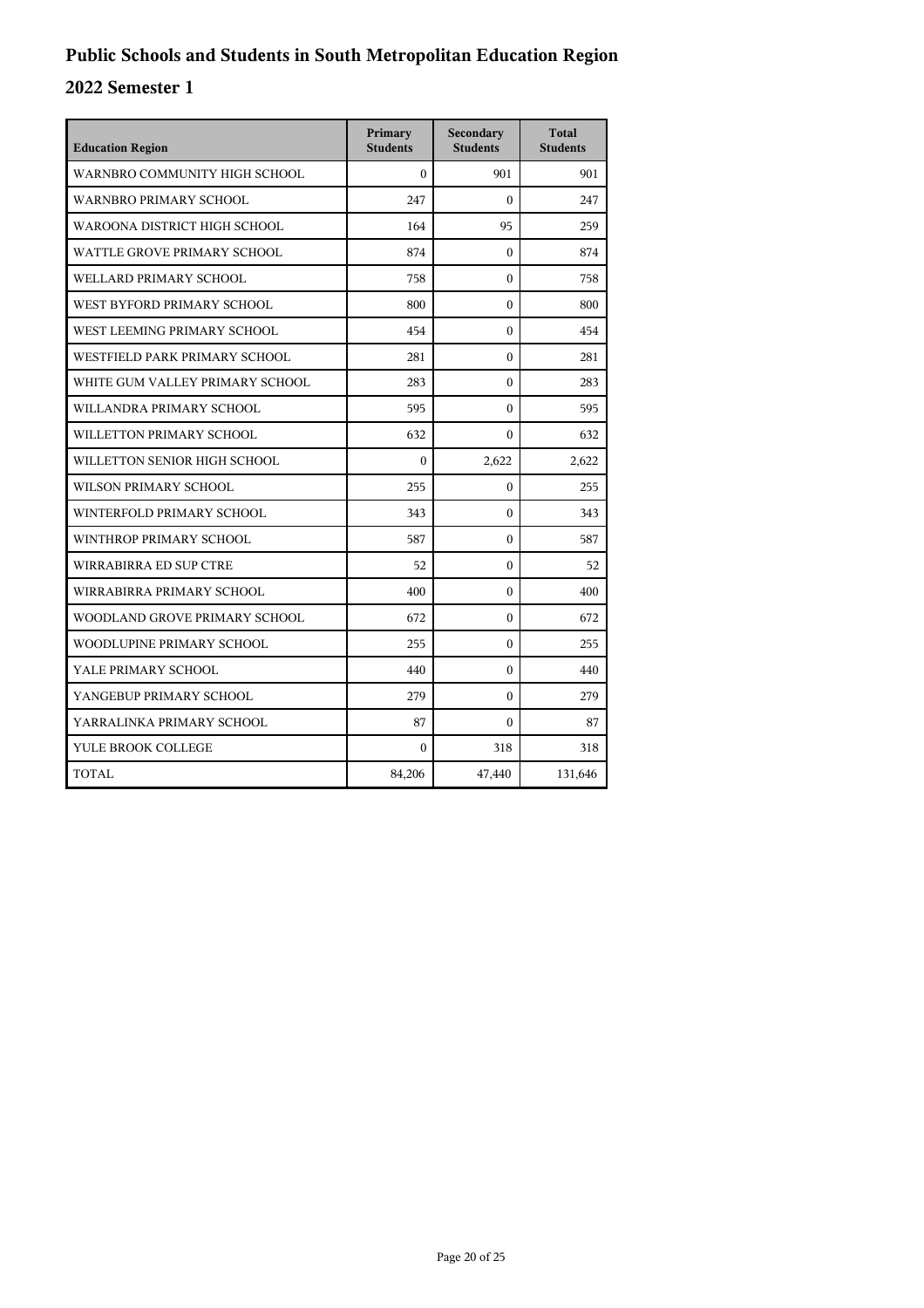| <b>Education Region</b>             | Primary<br><b>Students</b> | Secondary<br><b>Students</b> | <b>Total</b><br><b>Students</b> |
|-------------------------------------|----------------------------|------------------------------|---------------------------------|
| ADAM ROAD PRIMARY SCHOOL            | 438                        | $\mathbf{0}$                 | 438                             |
| ALBANY COM KINDERGARTEN             | 21                         | $\mathbf{0}$                 | 21                              |
| ALBANY PRIMARY SCHOOL               | 431                        | $\mathbf{0}$                 | 431                             |
| ALBANY SECONDARY ED SUP CTRE        | $\mathbf{0}$               | 64                           | 64                              |
| ALBANY SENIOR HIGH SCHOOL           | $\Omega$                   | 883                          | 883                             |
| ALLANSON PRIMARY SCHOOL             | 100                        | $\mathbf{0}$                 | 100                             |
| AMAROO PRIMARY SCHOOL               | 295                        | $\mathbf{0}$                 | 295                             |
| AUGUSTA PRIMARY SCHOOL              | 89                         | $\mathbf{0}$                 | 89                              |
| AUSTRALIND PRIMARY SCHOOL           | 154                        | $\mathbf{0}$                 | 154                             |
| AUSTRALIND SENIOR HIGH SCHOOL       | $\Omega$                   | 1,284                        | 1,284                           |
| <b>BALINGUP PRIMARY SCHOOL</b>      | 71                         | $\mathbf{0}$                 | 71                              |
| <b>BORDEN PRIMARY SCHOOL</b>        | 26                         | $\mathbf{0}$                 | 26                              |
| BOYANUP PRIMARY SCHOOL              | 135                        | $\mathbf{0}$                 | 135                             |
| BOYUP BROOK DISTRICT HIGH SCH       | 113                        | 64                           | 177                             |
| BREMER BAY PRIMARY SCHOOL           | 28                         | $\mathbf{0}$                 | 28                              |
| <b>BRIDGETOWN HIGH SCHOOL</b>       | $\theta$                   | 207                          | 207                             |
| BRIDGETOWN PRIMARY SCHOOL           | 240                        | $\mathbf{0}$                 | 240                             |
| BRUNSWICK JUNCTION PRIMARY SCH      | 60                         | $\mathbf{0}$                 | 60                              |
| <b>BUNBURY PRIMARY SCHOOL</b>       | 448                        | $\mathbf{0}$                 | 448                             |
| <b>BUNBURY SENIOR HIGH SCHOOL</b>   | $\boldsymbol{0}$           | 944                          | 944                             |
| <b>BUSSELTON PRIMARY SCHOOL</b>     | 237                        | $\Omega$                     | 237                             |
| <b>BUSSELTON SENIOR HIGH SCHOOL</b> | $\boldsymbol{0}$           | 686                          | 686                             |
| CAPE NATURALISTE COLLEGE            | $\mathbf{0}$               | 1,023                        | 1,023                           |
| CAPEL PRIMARY SCHOOL                | 320                        | $\mathbf{0}$                 | 320                             |
| CAREY PARK PRIMARY SCHOOL           | 277                        | $\boldsymbol{0}$             | 277                             |
| <b>CLIFTON PARK PRIMARY SCHOOL</b>  | 161                        | $\boldsymbol{0}$             | 161                             |
| <b>COLLEGE ROW SCHOOL</b>           | 10                         | 33                           | 43                              |
| <b>COLLIE SENIOR HIGH SCHOOL</b>    | $\boldsymbol{0}$           | 527                          | 527                             |
| COOINDA PRIMARY SCHOOL              | 316                        | $\mathbf{0}$                 | 316                             |
| COWARAMUP PRIMARY SCHOOL            | 368                        | 0                            | 368                             |
| <b>CRANBROOK PRIMARY SCHOOL</b>     | 62                         | $\mathbf{0}$                 | 62                              |
| DALYELLUP COLLEGE                   | $\mathbf{0}$               | 681                          | 681                             |
| DALYELLUP PRIMARY SCHOOL            | 430                        | $\mathbf{0}$                 | 430                             |
| DARDANUP PRIMARY SCHOOL             | 192                        | $\mathbf{0}$                 | 192                             |
| DENMARK PRIMARY SCHOOL              | 464                        | $\mathbf{0}$                 | 464                             |
| DENMARK SENIOR HIGH SCHOOL          | 0                          | 456                          | 456                             |
| DJIDI DJIDI ABORIGINAL SCHOOL       | 88                         | $\mathbf{0}$                 | 88                              |
| DONNYBROOK DISTRICT HIGH SCHOOL     | 304                        | 112                          | 416                             |
| DUNSBOROUGH PRIMARY SCHOOL          | 707                        | $\mathbf{0}$                 | 707                             |
| EAST MANJIMUP PRIMARY SCHOOL        | 254                        | 0                            | 254                             |
| EATON COMMUNITY COLLEGE             | 0                          | 556                          | 556                             |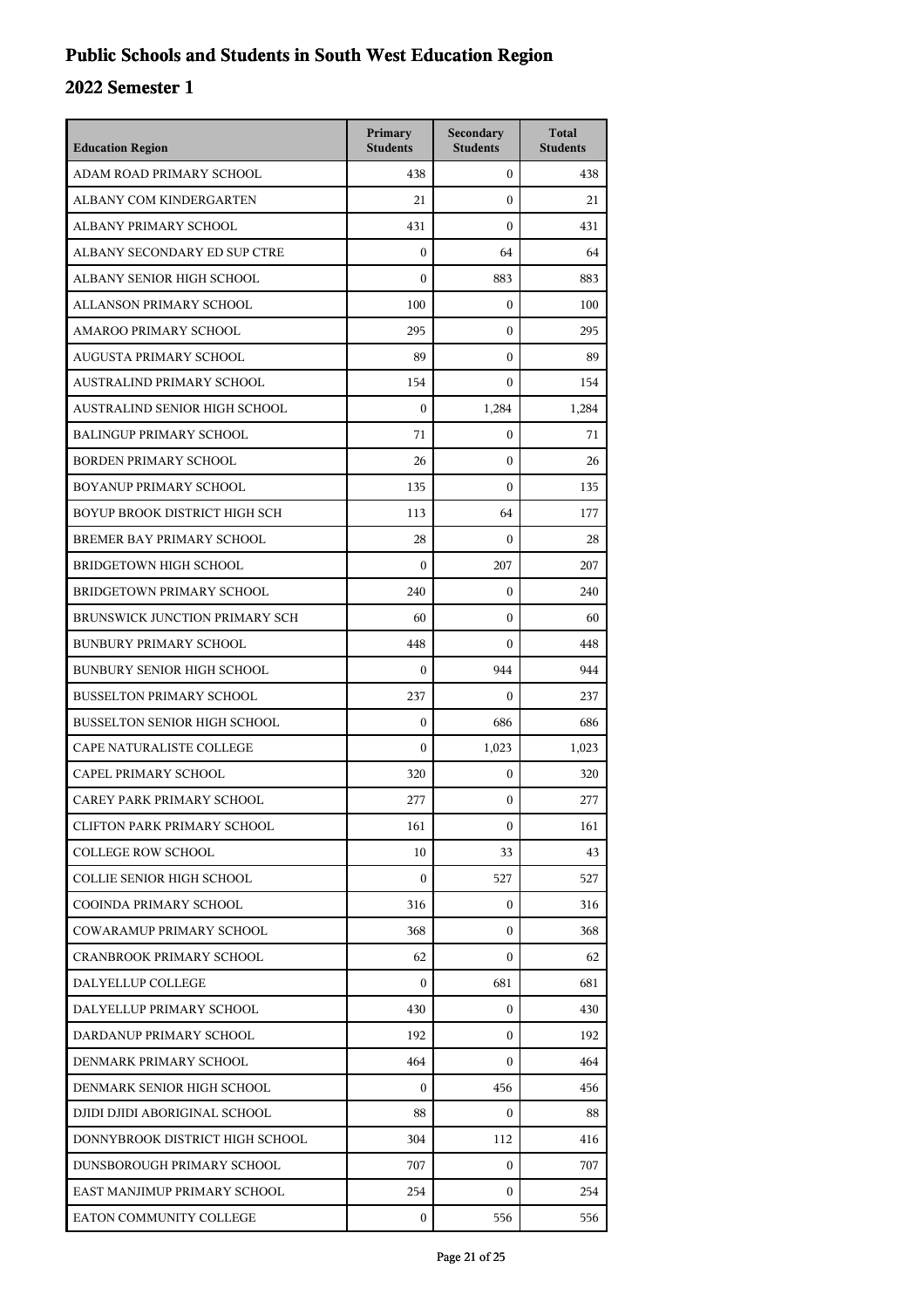| <b>Education Region</b>              | Primary<br><b>Students</b> | Secondary<br><b>Students</b> | <b>Total</b><br><b>Students</b> |
|--------------------------------------|----------------------------|------------------------------|---------------------------------|
| EATON PRIMARY SCHOOL                 | 415                        | $\mathbf{0}$                 | 415                             |
| <b>FAIRVIEW PRIMARY SCHOOL</b>       | 196                        | $\mathbf{0}$                 | 196                             |
| FLINDERS PARK PRIMARY SCHOOL         | 387                        | $\mathbf{0}$                 | 387                             |
| FRANKLAND RIVER PRIMARY SCHOOL       | 53                         | $\boldsymbol{0}$             | 53                              |
| <b>GAIRDNER PRIMARY SCHOOL</b>       | 27                         | $\boldsymbol{0}$             | 27                              |
| <b>GEOGRAPHE ED SUP CTRE</b>         | 26                         | 22                           | 48                              |
| <b>GEOGRAPHE PRIMARY SCHOOL</b>      | 407                        | $\mathbf{0}$                 | 407                             |
| <b>GLEN HUON PRIMARY SCHOOL</b>      | 494                        | $\mathbf{0}$                 | 494                             |
| GNOWANGERUP DISTRICT HIGH SCH        | 115                        | 29                           | 144                             |
| <b>GREENBUSHES PRIMARY SCHOOL</b>    | 49                         | $\boldsymbol{0}$             | 49                              |
| HARVEY PRIMARY SCHOOL                | 268                        | $\boldsymbol{0}$             | 268                             |
| HARVEY SENIOR HIGH SCHOOL            | $\mathbf{0}$               | 239                          | 239                             |
| <b>JERRAMUNGUP DISTRICT HIGH SCH</b> | 79                         | 27                           | 106                             |
| KARRIDALE PRIMARY SCHOOL             | 38                         | $\boldsymbol{0}$             | 38                              |
| KENDENUP PRIMARY SCHOOL              | 75                         | $\boldsymbol{0}$             | 75                              |
| KINGSTON PRIMARY SCHOOL              | 609                        | $\mathbf{0}$                 | 609                             |
| KIRUP PRIMARY SCHOOL                 | 18                         | $\mathbf{0}$                 | 18                              |
| KOJONUP DISTRICT HIGH SCHOOL         | 185                        | 45                           | 230                             |
| LITTLE GROVE PRIMARY SCHOOL          | 178                        | $\boldsymbol{0}$             | 178                             |
| LOCKYER COM KINDERGARTEN             | 71                         | $\boldsymbol{0}$             | 71                              |
| LOWER KING COM KINDERGARTEN          | 20                         | $\mathbf{0}$                 | 20                              |
| MAIDENS PARK PRIMARY SCHOOL          | 157                        | $\theta$                     | 157                             |
| <b>MANEA SENIOR COLLEGE</b>          | $\mathbf{0}$               | 484                          | 484                             |
| <b>MANJIMUP ED SUP CTRE</b>          | 10                         | 17                           | 27                              |
| MANJIMUP PRIMARY SCHOOL              | 253                        | $\mathbf{0}$                 | 253                             |
| MANJIMUP SENIOR HIGH SCHOOL          | $\mathbf{0}$               | 562                          | 562                             |
| MARGARET RIVER PRIMARY SCHOOL        | 666                        | 0                            | 666                             |
| MARGARET RIVER SNR HIGH SCHOOL       | $\boldsymbol{0}$           | 1,170                        | 1,170                           |
| MOUNT BARKER COMMUNITY COLLEGE       | 359                        | 336                          | 695                             |
| MOUNT LOCKYER PRIMARY SCHOOL         | 592                        | 0                            | 592                             |
| MOUNT MANYPEAKS PRIMARY SCHOOL       | 17                         | $\Omega$                     | 17                              |
| NANNUP DISTRICT HIGH SCHOOL          | 72                         | 27                           | 99                              |
| NEWTON MOORE ED SUP CTRE             | $\boldsymbol{0}$           | 68                           | 68                              |
| NEWTON MOORE SENIOR HIGH SCHOOL      | $\boldsymbol{0}$           | 638                          | 638                             |
| NORTH ALBANY SENIOR HIGH SCHOOL      | $\Omega$                   | 852                          | 852                             |
| NORTHCLIFFE DISTRICT HIGH SCH        | 46                         | 11                           | 57                              |
| ONGERUP PRIMARY SCHOOL               | 25                         | 0                            | 25                              |
| PARKFIELD PRIMARY SCHOOL             | 629                        | 0                            | 629                             |
| PEMBERTON DISTRICT HIGH SCHOOL       | 85                         | 34                           | 119                             |
| PICTON PRIMARY SCHOOL                | 151                        | 0                            | 151                             |
| RAPIDS LANDING PRIMARY SCHOOL        | 349                        | 0                            | 349                             |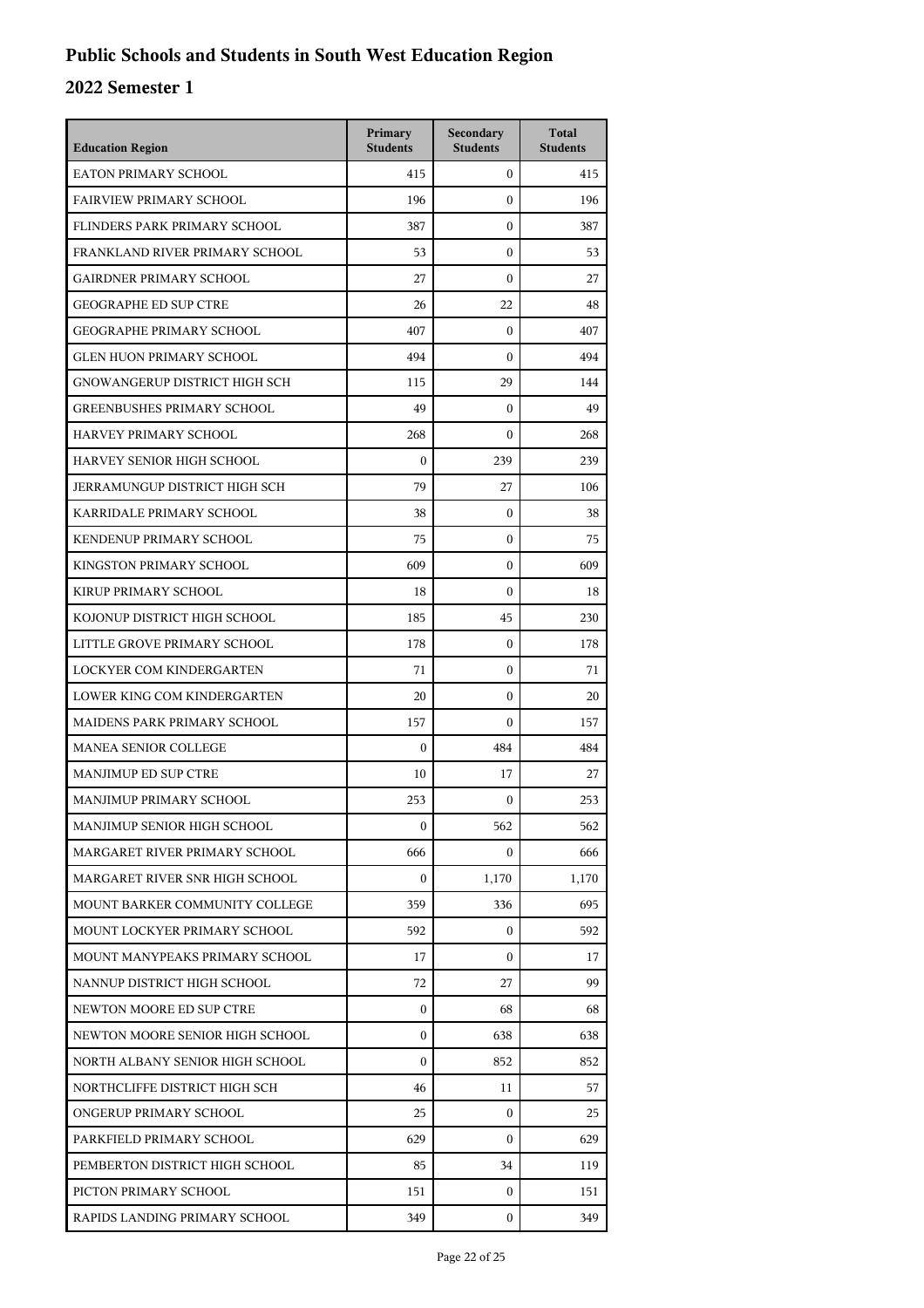| <b>Education Region</b>          | Primary<br><b>Students</b> | Secondary<br><b>Students</b> | <b>Total</b><br><b>Students</b> |
|----------------------------------|----------------------------|------------------------------|---------------------------------|
| RIVER VALLEY PRIMARY SCHOOL      | 67                         | $\Omega$                     | 67                              |
| <b>SOUTH BUNBURY ED SUP CTRE</b> | 62                         | $\Omega$                     | 62                              |
| SOUTH BUNBURY PRIMARY SCHOOL     | 398                        | $\theta$                     | 398                             |
| SOUTH STIRLING PRIMARY SCHOOL    | 24                         | $\theta$                     | 24                              |
| SPENCER PARK ED SUP CTRE         | 34                         | $\Omega$                     | 34                              |
| SPENCER PARK PRIMARY SCHOOL      | 282                        | $\Omega$                     | 282                             |
| TAMBELLUP PRIMARY SCHOOL         | 48                         | $\theta$                     | 48                              |
| TREENDALE PRIMARY SCHOOL         | 558                        | $\Omega$                     | 558                             |
| TUART FOREST PRIMARY SCHOOL      | 462                        | $\Omega$                     | 462                             |
| VASSE PRIMARY SCHOOL             | 810                        | 0                            | 810                             |
| WA COL OF AGRI - DENMARK         | $\theta$                   | 137                          | 137                             |
| WA COL OF AGRI - HARVEY          | $\theta$                   | 168                          | 168                             |
| WALPOLE PRIMARY SCHOOL           | 45                         | $\Omega$                     | 45                              |
| WELLSTEAD PRIMARY SCHOOL         | 29                         | $\Omega$                     | 29                              |
| WEST BUSSELTON PRIMARY SCHOOL    | 345                        | $\Omega$                     | 345                             |
| WILSON PARK PRIMARY SCHOOL       | 81                         | $\Omega$                     | 81                              |
| YAKAMIA PRIMARY SCHOOL           | 412                        | $\theta$                     | 412                             |
| YARLOOP PRIMARY SCHOOL           | 54                         | $\theta$                     | 54                              |
| <b>TOTAL</b>                     | 17,671                     | 12,386                       | 30,057                          |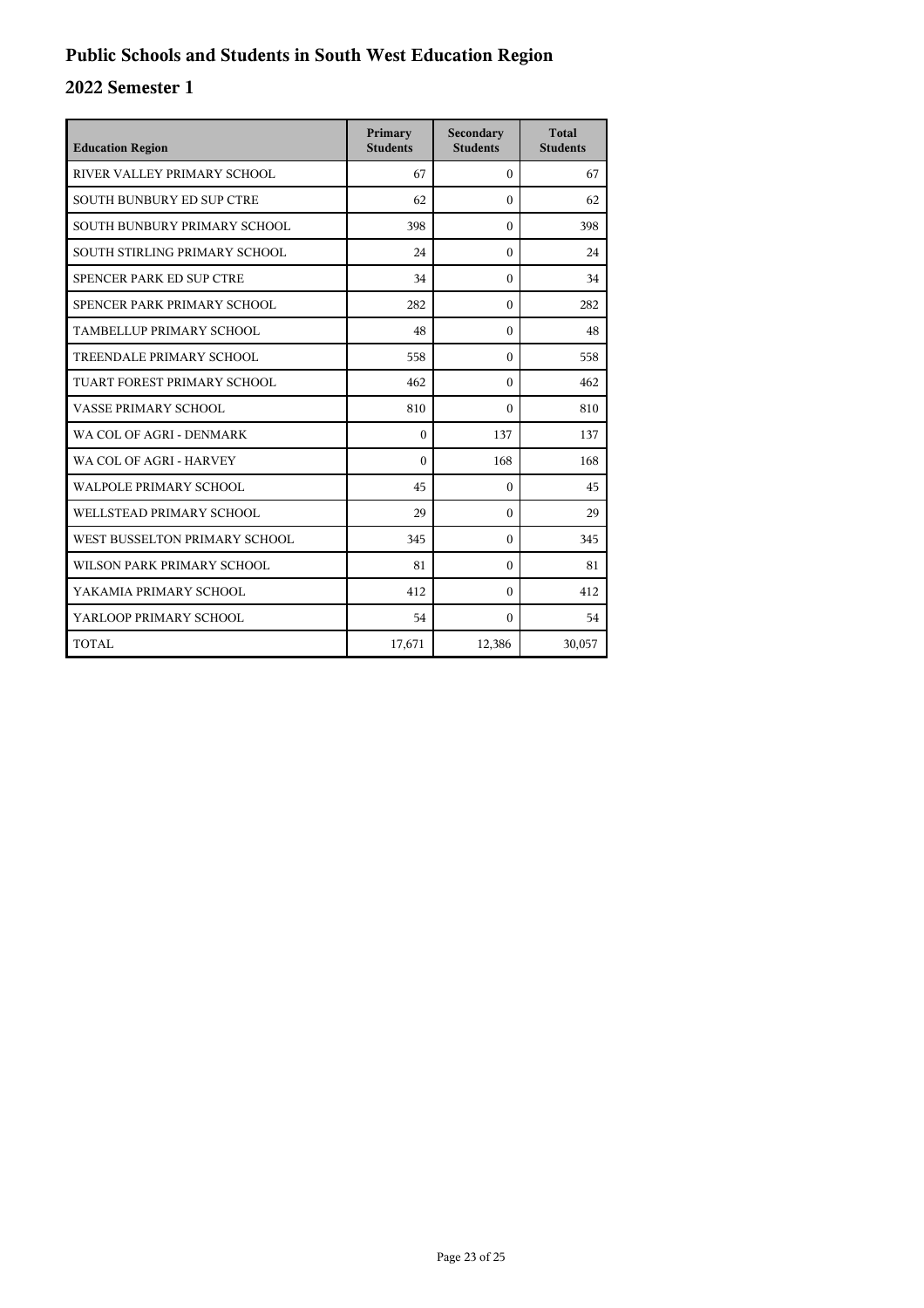## **Public Schools and Students in Wheatbelt Education Region**

| <b>Education Region</b>           | Primary<br><b>Students</b> | Secondary<br><b>Students</b> | <b>Total</b><br><b>Students</b> |
|-----------------------------------|----------------------------|------------------------------|---------------------------------|
| <b>AVONVALE ED SUP CTRE</b>       | 19                         | 11                           | 30                              |
| <b>AVONVALE PRIMARY SCHOOL</b>    | 131                        | $\mathbf{0}$                 | 131                             |
| <b>BABAKIN PRIMARY SCHOOL</b>     | 10                         | 0                            | 10                              |
| <b>BAKERS HILL PRIMARY SCHOOL</b> | 158                        | $\boldsymbol{0}$             | 158                             |
| <b>BEACON PRIMARY SCHOOL</b>      | 22                         | $\boldsymbol{0}$             | 22                              |
| BENCUBBIN PRIMARY SCHOOL          | 27                         | $\boldsymbol{0}$             | 27                              |
| BEVERLEY DISTRICT HIGH SCHOOL     | 133                        | 38                           | 171                             |
| BODDINGTON DISTRICT HIGH SCHOOL   | 222                        | 70                           | 292                             |
| <b>BOLGART PRIMARY SCHOOL</b>     | 19                         | $\boldsymbol{0}$             | 19                              |
| <b>BRAESIDE PRIMARY SCHOOL</b>    | 180                        | $\boldsymbol{0}$             | 180                             |
| BROOKTON DISTRICT HIGH SCHOOL     | 109                        | 27                           | 136                             |
| BROOMEHILL PRIMARY SCHOOL         | 47                         | $\mathbf{0}$                 | 47                              |
| BRUCE ROCK DISTRICT HIGH SCHOOL   | 83                         | 32                           | 115                             |
| CADOUX PRIMARY SCHOOL             | 19                         | $\boldsymbol{0}$             | 19                              |
| CALINGIRI PRIMARY SCHOOL          | 31                         | $\boldsymbol{0}$             | 31                              |
| CENTRAL MIDLANDS SNR HIGH SCH     | $\mathbf{0}$               | 175                          | 175                             |
| CORRIGIN DISTRICT HIGH SCHOOL     | 97                         | 25                           | 122                             |
| CUNDERDIN DISTRICT HIGH SCHOOL    | 106                        | 50                           | 156                             |
| DALWALLINU DISTRICT HIGH SCHOOL   | 151                        | 67                           | 218                             |
| DARKAN PRIMARY SCHOOL             | 67                         | $\mathbf{0}$                 | 67                              |
| DOWERIN DISTRICT HIGH SCHOOL      | 84                         | 49                           | 133                             |
| DUMBLEYUNG PRIMARY SCHOOL         | 39                         | $\mathbf{0}$                 | 39                              |
| EAST NARROGIN PRIMARY SCHOOL      | 143                        | $\boldsymbol{0}$             | 143                             |
| <b>GOOMALLING PRIMARY SCHOOL</b>  | 49                         | $\boldsymbol{0}$             | 49                              |
| <b>HYDEN PRIMARY SCHOOL</b>       | 62                         | $\boldsymbol{0}$             | 62                              |
| KALANNIE PRIMARY SCHOOL           | 27                         | 0                            | 27                              |
| KATANNING PRIMARY SCHOOL          | 201                        | $\Omega$                     | 201                             |
| KATANNING SENIOR HIGH SCHOOL      | $\mathbf{0}$               | 324                          | 324                             |
| KELLERBERRIN DISTRICT HIGH SCH    | 81                         | 22                           | 103                             |
| KONDININ PRIMARY SCHOOL           | 28                         | 0                            | 28                              |
| KOORDA PRIMARY SCHOOL             | 30                         | $\mathbf{0}$                 | 30                              |
| KUKERIN PRIMARY SCHOOL            | 38                         | $\Omega$                     | 38                              |
| KULIN DISTRICT HIGH SCHOOL        | 88                         | 40                           | 128                             |
| LAKE GRACE DISTRICT HIGH SCHOOL   | 90                         | 35                           | 125                             |
| MECKERING PRIMARY SCHOOL          | 19                         | 0                            | 19                              |
| MERREDIN COLLEGE                  | 222                        | 301                          | 523                             |
| MILING PRIMARY SCHOOL             | 27                         | $\mathbf{0}$                 | 27                              |
| MOORA PRIMARY SCHOOL              | 114                        | 0                            | 114                             |
| MOORINE ROCK PRIMARY SCHOOL       | 15                         | 0                            | 15                              |
| MUKINBUDIN DISTRICT HIGH SCHOOL   | 63                         | 28                           | 91                              |
| NAREMBEEN DISTRICT HIGH SCHOOL    | 99                         | 31                           | 130                             |